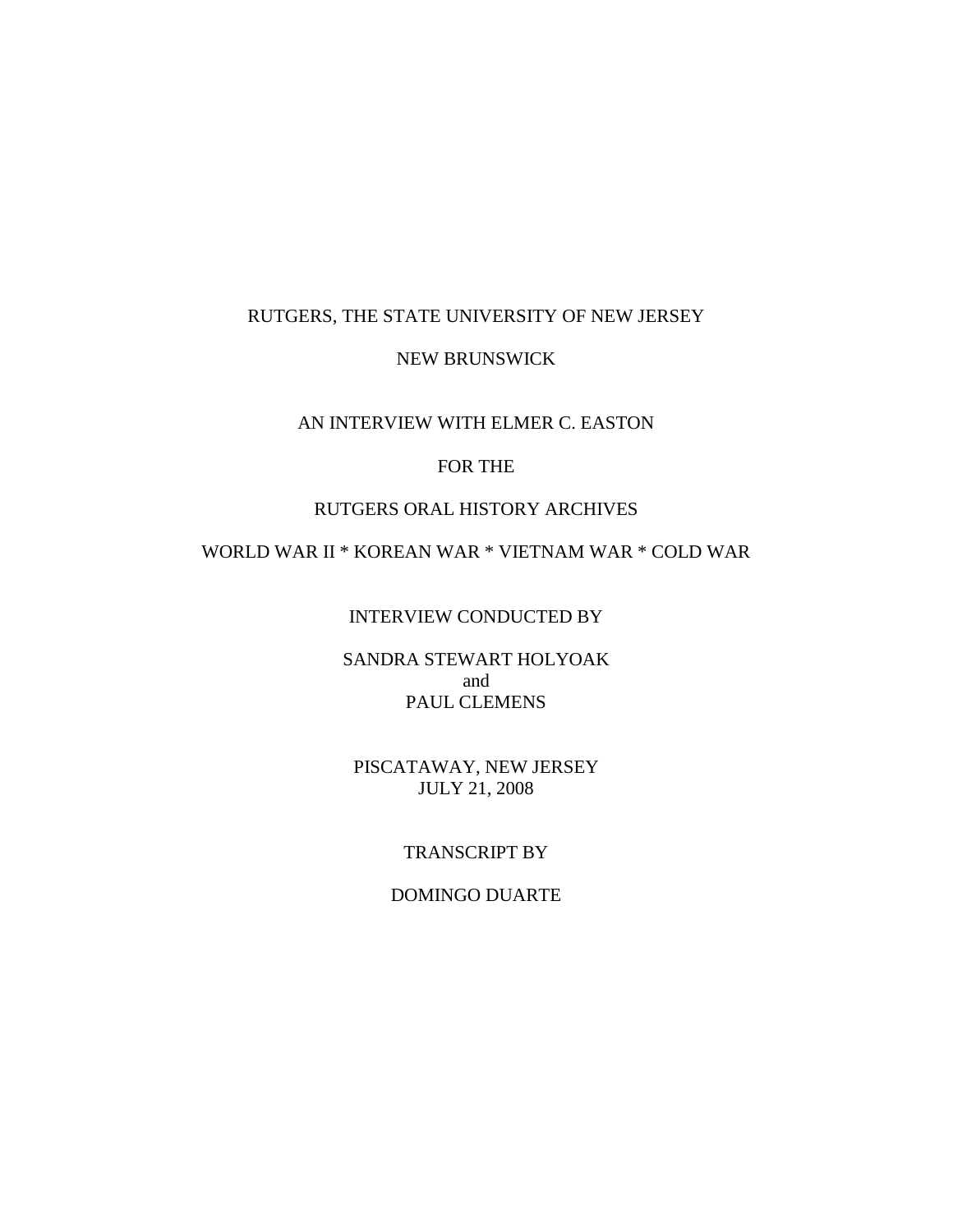Sandra Stewart Holyoak: This begins an interview on July 21, 2008, with Dr. Elmer Charles Easton in Piscataway, New Jersey, with Sandra Stewart Holyoak and …

Paul Clemens: Paul Clemens.

SH: Thank you so much for taking time to talk with us on this bright summer day. Could you tell us, for the record, where and when you were born?

Elmer Easton: I was born in Newark, New Jersey, on December 23, 1909.

SH: How long did you live in Newark, in that area?

EE: Well, I lived there; that's a good question. [laughter] I went away to college in 1927 and lived … in Newark from 1909 to 1927. Then, I went to Lehigh University, to study electrical engineering, stayed at Lehigh for six years, and then, I left Lehigh and went to Harvard, to work on my doctorate. I was up there for awhile, and then, came back to Newark in the middle of the Depression, could get no job at all, of course, and, finally, wound up, quite by accident, teaching at the Newark College of Engineering. That was back in 1935. From 1909 to 1927, I lived in Newark, and then, from 1935 to 1942. That's [it].

SH: Where was the Newark College of Engineering located at that time?

EE: Right downtown, in the City of Newark, on High Street, [renamed Dr. Martin Luther King, Jr. Boulevard in 1983]. It's still there. It's now called the New Jersey Institute of Technology.

SH: Was there any talk of it joining Rutgers at any point before you left there?

EE: No, no, but, [laughter] it's interesting, … you mentioned the Newark College of Engineering; as I say, I taught there. Could I give you a personal experience?

SH: Please.

EE: … I told you, I was studying up at Harvard, working on my doctorate, and I ran out of money and I didn't want to sponge on my parents anymore, so, I was looking for a job. I didn't finish my doctorate, I started looking for a job, and came back to Newark and I heard that, at the Newark College of Engineering, there was a sudden opening in the middle of the term. This was in February, in the middle of the year, because one of the professors was driven right out of his class by a bunch of hell-raising kids, his students, [laughter] and so, a friend of mine heard about this opening and, of course, I couldn't get a job anywhere else. I never wanted to teach at all, [laughter] but I went down there because I desperately needed work and interviewed [with] the president of the Newark College of Engineering and he explained to me what the situation was. I said, "Well, I'm really not interested in teaching, but, yes, I can handle that job," and I said, "I'll teach only as long as I'm having fun. If I stop having fun, I'm going to quit." He said, "That's a deal." I got into the job and, of course, the first day on the job, [laughter] these kids started in on me the same way they did on the other guy. I thought, "Well, this is fun. I'll join them." So, we just fooled around the whole period, … joked and laughed and had a great time, and second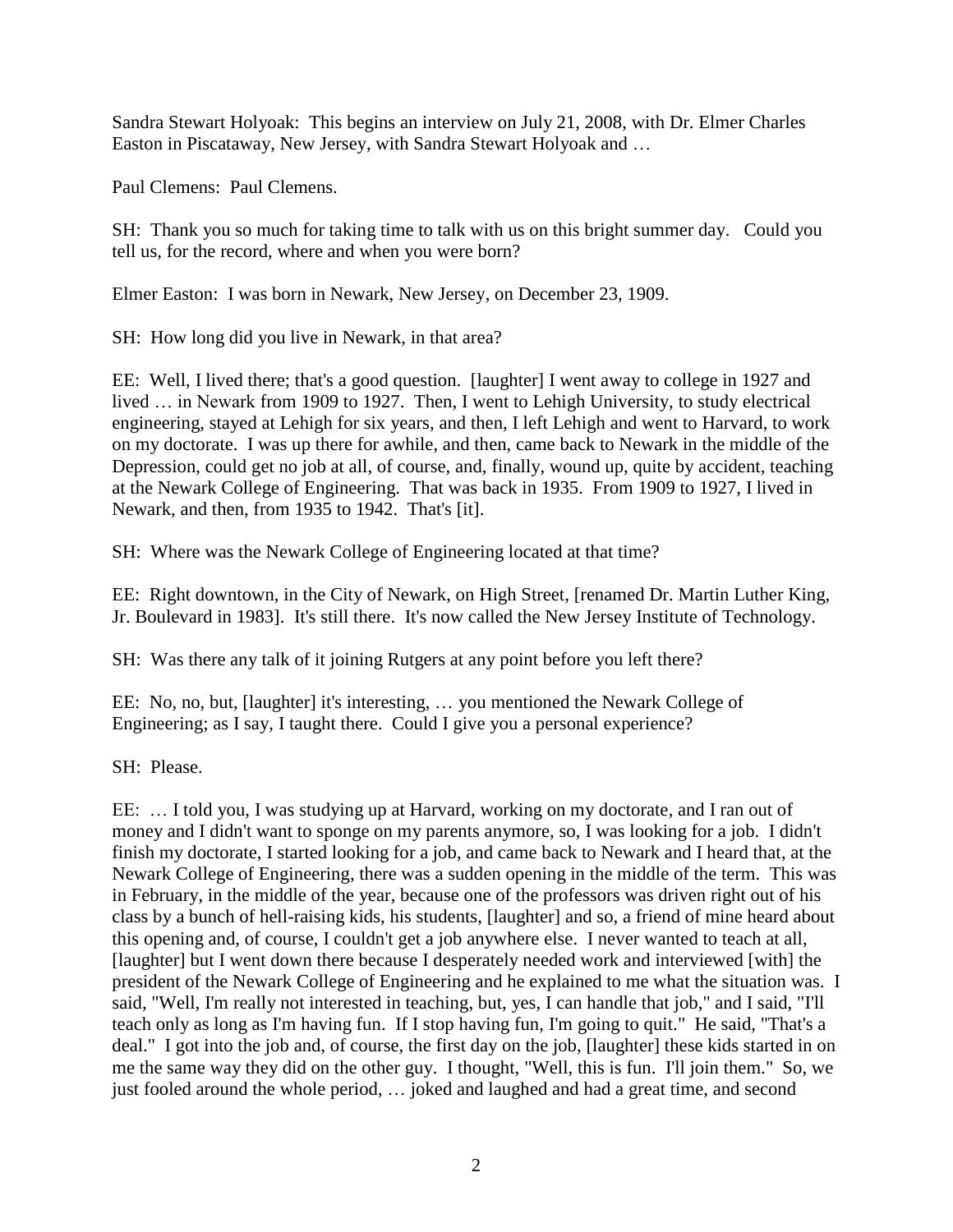period came along; they started the same thing, so, I went right along with them. I thought, "This is great." [laughter] Well, at the end of the … second period, the biggest guy in the class followed me back to my office. He put his arm around my shoulder and he said, "Okay, you win. [laughter] You call them to order and we'll back you up." I got in there, in the third period, I said, "Now, we're going to get down to work," and, from then on, I was hooked on teaching. It was fun, because I was able to handle this crowd of rowdies. That's how I got involved in teaching.

SH: That is a wonderful introduction to teaching.

EE: But, I never had any intention of teaching at all. When I was up at Harvard, working on my doctorate, there was a group of four of us studying together, in electrical engineering, and we lectured to each other on various subjects that we knew were going to come up on our doctoral exams. … When I was up there, lecturing to the other three guys, one of them said to me, "You ought to be a teacher." I said, "Not me. I'm not going to be in a classroom. [laughter] I want to get out there and build things, electrical engineering," and I wound up as a teacher.

SH: Had your father been involved in engineering?

EE: Oh, no, no, no. My father was a very great man. I admire him enormously, although I never appreciated him when I was a kid. [laughter] He was born in England, … in Canterbury, in England, and [into a] very poor family and he had to go to work at the age of twelve. … He had some very hard jobs, but he saved his pennies and, eventually, he boarded ship and came to the United States, to start a life on his own. … Here was a man who [came] out of school at the age of twelve and he came to this country, started as a painter and decorator, painting houses, and hanging wallpaper, and, gradually, he started his own company and hired a crew and trained them and did very well at it, as a house painter. No, he never went to college, and my mother was the same way. She had to go to work when she was about twelve. [laughter] She worked in a jewelry factory in Newark.

SH: Was she born in this country?

EE: Yes, yes, she was born in Newark, yes.

SH: Were there other members of your family? Did you have brothers and sisters?

EE: No, no, I was the only child. … I came along rather late in their lives, and I guess they figured that one like me was enough. [laughter]

SH: Where did you go to high school in Newark?

EE: I went to Barringer High School, which was a great high school, a really wonderful place. It's the third oldest high school in the country and we had some marvelous teachers there. I remember teachers with strange names. [laughter] My chemistry teacher was Mr. Dumm, D-U-M-M, and the math teacher was Mr. Dull, D-U-L-L, [laughter] and, I tell you, those two teachers were anything but dumb and dull. They were marvelous teachers. They really inspired students.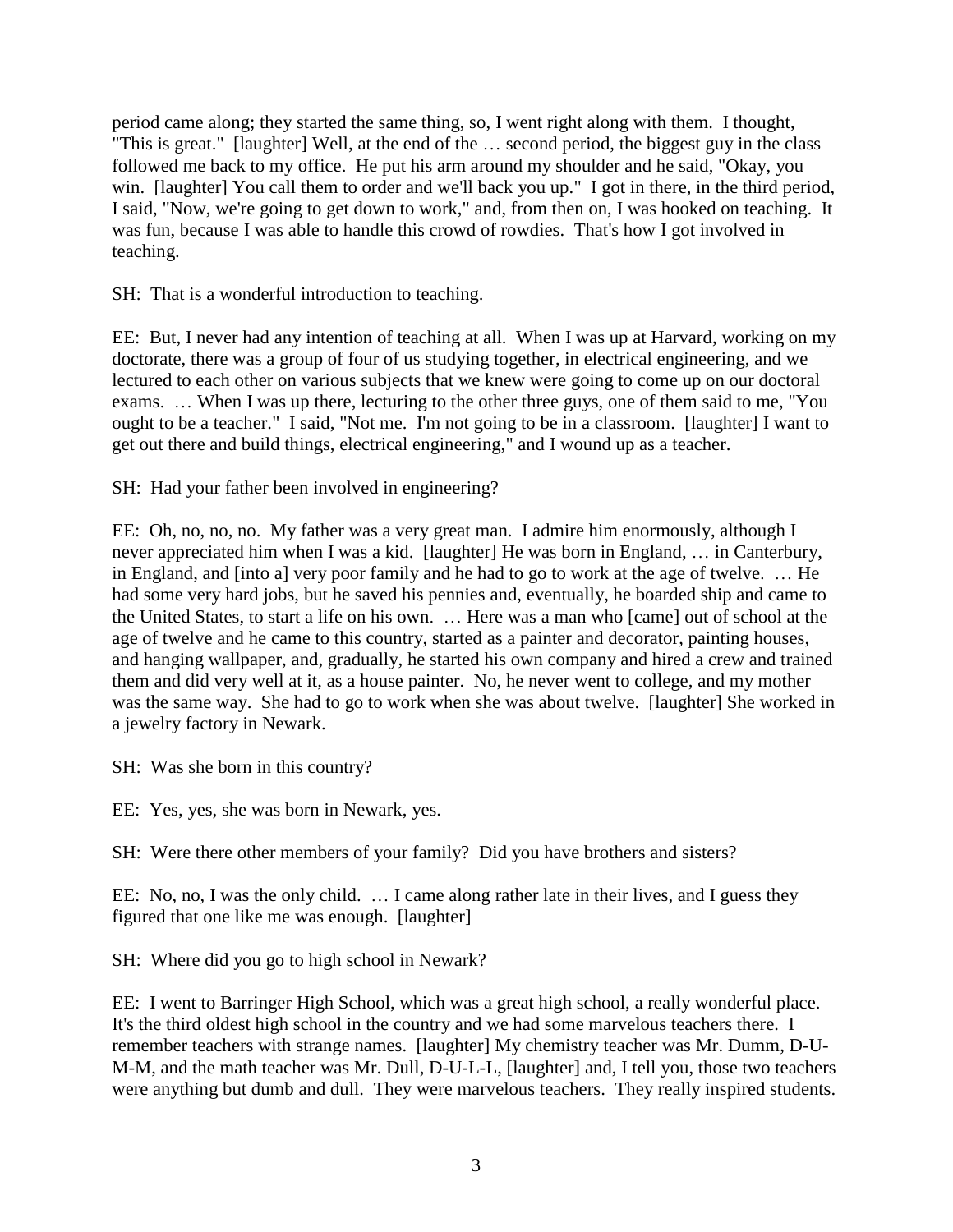It was a great place. [laughter] Our football coach taught physics, and I remember one case; am I rambling too much here?

PC: No, no.

SH: No, this is wonderful.

EE: I remember one case, when he was teaching physics, he was showing us the difference between a pull and a jerk, and he had a toy locomotive, a cast-iron locomotive, weighed a couple of pounds, and he tied a string on the end of it, held it … over his hand, and then, he tied another string on the bottom of the locomotive and pulled down on it. … He said, "Now, if I pull down slowly, the upper string is going to break, because the weight of the locomotive was added to the pull in my hand. You're going to break it, but, if I give it a jerk on this," he said, "the bottom string will break." I happened to be sitting in the front row. He came over to me and he says, "Easton, catch this." I put my hands out, spread my legs apart, put my hands out to catch the locomotive, and he pulled slowly down and, of course, the upper string broke and I watched it crash, right down to the floor, and I can never forget the look the football coach gave me. [laughter] I could just see him say, "God, I'm glad you're not out for football," [laughter] but that was Barringer High School. It was a wonderful place, wonderful place.

SH: When did you first get interested in engineering?

EE: That's an interesting question. [laughter] When I was a kid, I really thought I wanted to be a physician, when I was very small, and this is a story that I told at the reception that Dr. McCormick, [Richard L. McCormick, nineteenth President of Rutgers University, 2002-Present] gave for me [on April 21, 2008]. … When I was about ten years old or so, I had a Sunday school teacher who happened to be a student in electrical engineering at Rutgers. … His family lived in Newark, as mine did, and he went to Rutgers in New Brunswick, but he came home weekends to teach the Sunday school class, and he had a hobby of building wireless sets. We call them radios now, but they were called wireless sets then, and, one day, after the Sunday school class, he took us up to his house and showed us his wireless set and he let us listen to signals coming in. In those days, there was no broadcasting, there was no WJZ or WCTC, [laughter] just dots and dashes from commercial stations and a few amateurs who had voice. I listened to that and I thought, "Gee, this is great. I've got to have one of these." [laughter] That's how I got started and this Sunday school teacher from Rutgers got me started on wireless and, with his help, and my father's contribution of twelve dollars, which was a lot of money then, we built a wireless set, I did. … Then, in 1923, this student, whose name was Francis Shiffmeyer, incidentally, Class of Rutgers 192-; I don't know what class he was. At any rate, 1925, I think he was, but, in 1923, he stopped at my house on one Saturday morning and picked me up, took me down to Rutgers, to see the School of Engineering, where he was studying. We got down there in the morning, on a Saturday, and he took me through the Engineering Building, which is now Murray Hall, on the College Avenue Campus, and he took me down to the electrical engineering labs and showed me his equipment and ... told me what he was doing. ... I thought to myself, "This is good, this is good," [laughter] and I thought, "Maybe if I study electrical engineering, I can find out how my wireless set works," because that puzzled me. [laughter] "How on Earth [does it work]?" I put a piece of wire up over the roof, and I was picking up messages coming in from the air, and I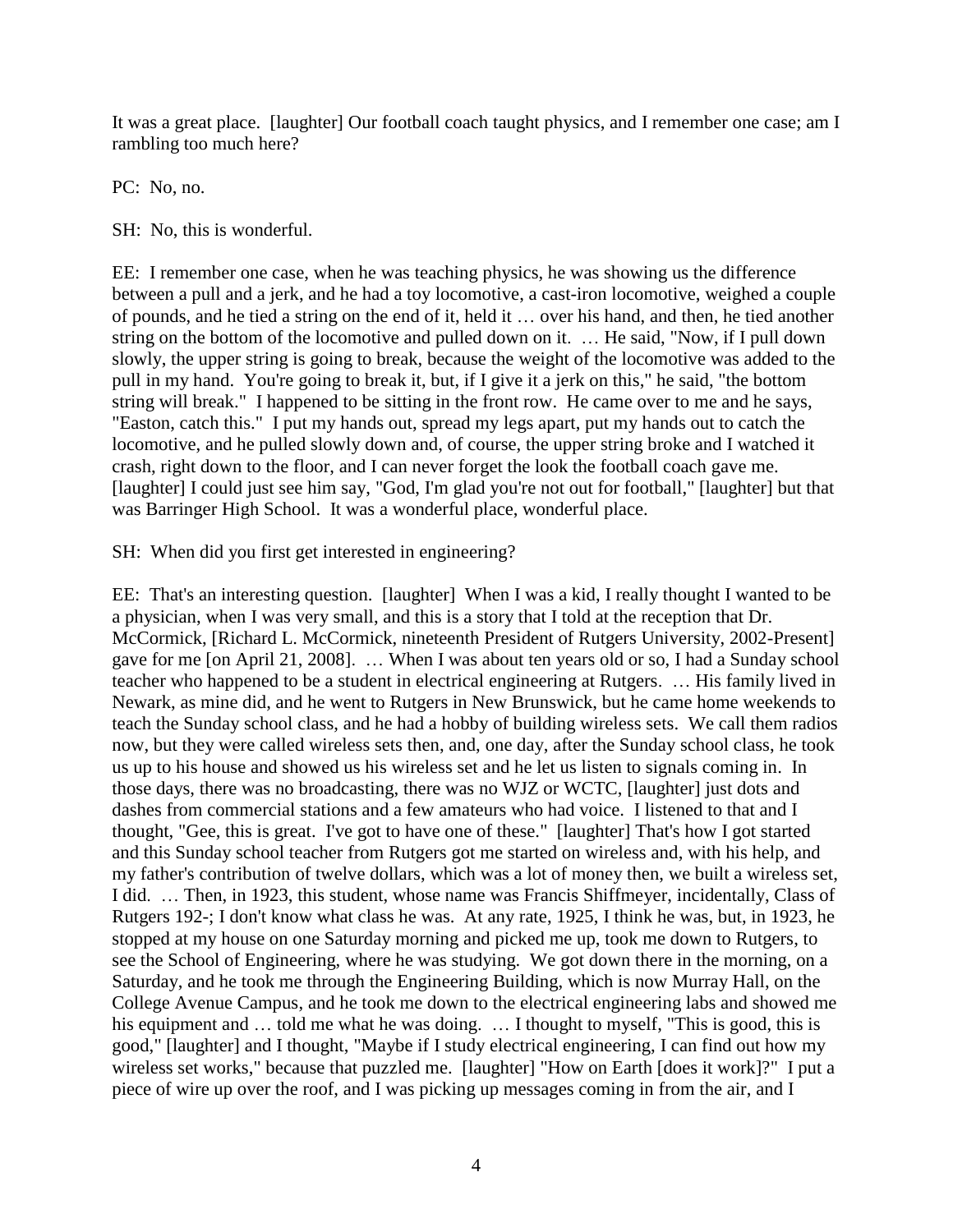couldn't figure out how that worked. I thought I'd study electrical engineering, not medicine. When I got home from Rutgers that day, Francis brought me back home, I spoke to my father and I said, "I think I'm not going to study medicine; I'm going to be an electrical engineer." He said, "Well, it's your life. You can do what you want, but," he said, "if you're going to study engineering, why don't you study civil engineering, because, if you take electrical engineering, you might be electrocuted." [laughter] I think that one of the reasons he said that was that we had just, a few days before, had our house wired for electricity, old gaslights in those days, and he had electricity put in and, of course, we were always warned, "Don't put your finger in the socket. Be careful." [laughter] Well, that's how I got started in engineering.

#### SH: That is wonderful. Why did you go to Lehigh?

EE: Oh, well, that's another good question. [laughter] I told you that this student from Rutgers took me to Rutgers [laughter] and it was a visit to Rutgers that got me started. … Of course, I was just beginning high school at that time, 1923, and, a couple of years later, I had another Sunday school teacher, [laughter] because Francis Shiffmeyer, he graduated from Rutgers and got a job as an engineer with the Public Service Company in Newark. … He no longer taught the Sunday school class, but the man who followed him was a graduate of Lehigh University in electrical engineering. His name was Charlie Derrick, and so, when he found out that I was interested in electrical engineering, he started talking to me about Lehigh and I thought, "Well, now…" When it came time for me to go to school, to go to college, I decided I wanted to go far away from home, so [that] I couldn't come home weekends. I wanted to get the college experience, but not so far away that I couldn't come home for Christmas. I thought, "Lehigh's just right." I applied for admission to Lehigh and I got, also, an application for a scholarship for Lehigh, and I could have qualified for the scholarship. I had pretty good grades in high school, not the best, but good enough, [laughter] and I told my father that I was going to apply for the scholarship and it was a form that he had to fill out, and my father was in the painting business. He wasn't a wealthy man. He was painting, decorating, and he looked at the application and he said, "I think we'll leave the money there for those who need it more than we do," and I was greatly impressed by that. He said, "I'll pay for your tuition," and so, that's how I got to go to Lehigh and my father paid for my tuition. Of course, I did some work. I graduated from high school in January of '27 and, of course, I couldn't go to Lehigh until September. In those nine months, I worked for an electrician. [laughter] I was an apprentice electrician in that time and I also worked during the summers to earn some money, but, otherwise, my father took care of it. That's how I got to Lehigh.

SH: Then, to do your doctorate at Harvard …

EE: [laughter] I got to go to Harvard because one of my professors at Lehigh had also gone to Harvard, and so, he suggested it and I thought, "Well, I've got a choice here. I could go to Harvard or I could go to MIT," but I decided I'd go to Harvard, and then, I had a choice, I could get a PhD or I could get an Sc.D., doctor of science. … It turned out it would be more difficult to get the doctor of science than the PhD, but I thought, "As an engineer, that's going to be to my advantage." I went for the doctor of science and that's how I got to go to Harvard, and I got a scholarship there, which paid for my tuition. … At Lehigh, I told you, I couldn't get a job at all when I graduated at Lehigh, but, when I couldn't get the job, I was advised, by the same guy who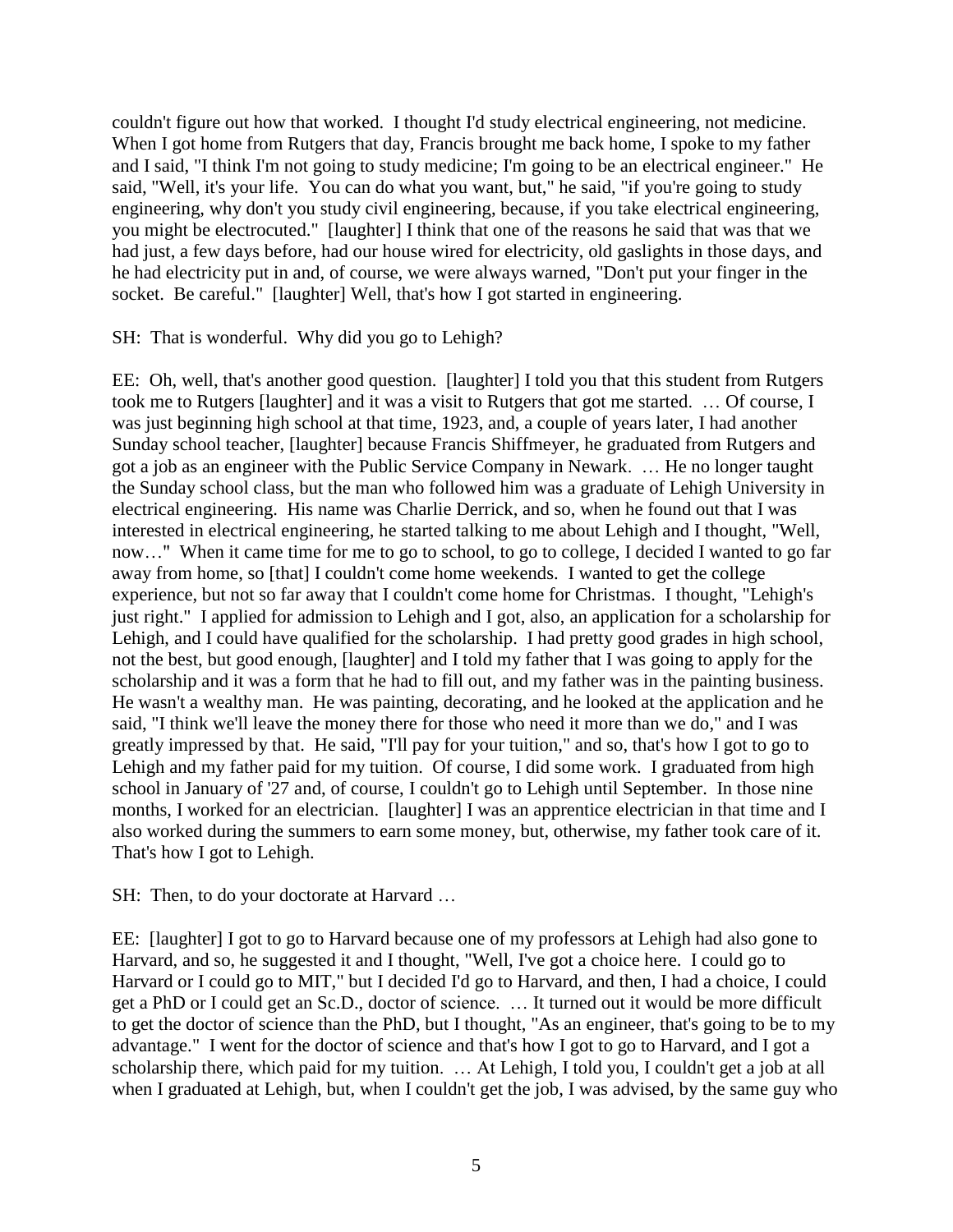suggested I go to Lehigh, he said, "Why don't you apply for a fellowship here at Lehigh? Get your master's degree." I thought, "Well, this is a good way to kill time while I can't get a job." I got the James Ward Packard Fellowship, named for the Packard automobile man, he was a Lehigh graduate, and that gave me free tuition and 750 dollars a year stipend, and I had to take two years to get my master's degree. I worked half time on research and half time on my studies, and with prices what they were in the Depression days, 750 dollars went a long way. I was able to pay my whole way through the two years that I was there at Lehigh and I actually saved some money, out of that 750, to go to Harvard. [laughter] But, after a year or two at Harvard, that money was gone. … I told you that story.

SH: When you came back to Newark and you began teaching, this would have been in …

EE: 1935, yes.

SH: How was the Depression affecting your family in particular?

EE: The Depression was terrible. People living today have absolutely no conception of how difficult those times were. There were no jobs at all when I graduated and, previously, people would come to Lehigh recruiting engineers. It was one of the top schools and there were no problems getting jobs, but, when I graduated, nobody came recruiting. You couldn't find any jobs anywhere and it was extremely difficult throughout the City of Newark. There were people selling apples on the street corners, that sort of thing, very, very difficult times. Now, fortunately, my father maintained a reasonably good business and, although we never got rich, [laughter] we had food on the table all the time. He was a very good businessman and, as I've said before, I really admire that [man] for what he did with the limited education that he had, great guy.

SH: Did you live at home while you were teaching?

EE: Yes, yes. [laughter] [The teaching job] was only a few miles away from where I was ... [living]. It was quite easy for me to do that. As soon as I started earning money, then, I started paying board at home. [laughter]

SH: Were there other extracurricular activities that a professor at the Newark College of Engineering was required to do, like chaperone events or sponsor different clubs, anything other than the teaching schedule that you had?

EE: Not really, no. [We were expected to do so but were not required. However I would like to recall an incident which occurred when I was a student at Lehigh.] One teacher influenced me in a great way. Unfortunately, I can't remember his name and I should, but he was teaching us a course on electrical engineering. He stopped right in the middle of one lecture, … looked around the room and he said, "Who's paying for your education here at Lehigh?" and he got to me and I said, "Well, my father's paying … my way here. He's paying my tuition," and he went around the class asking, and, when we got finished, he said, "You think that tuition is paying for your education here?" He said, "That tuition that your dad is paying covers only half of the cost here." He said, "Other people, graduates of Lehigh and friends, are paying for the rest of your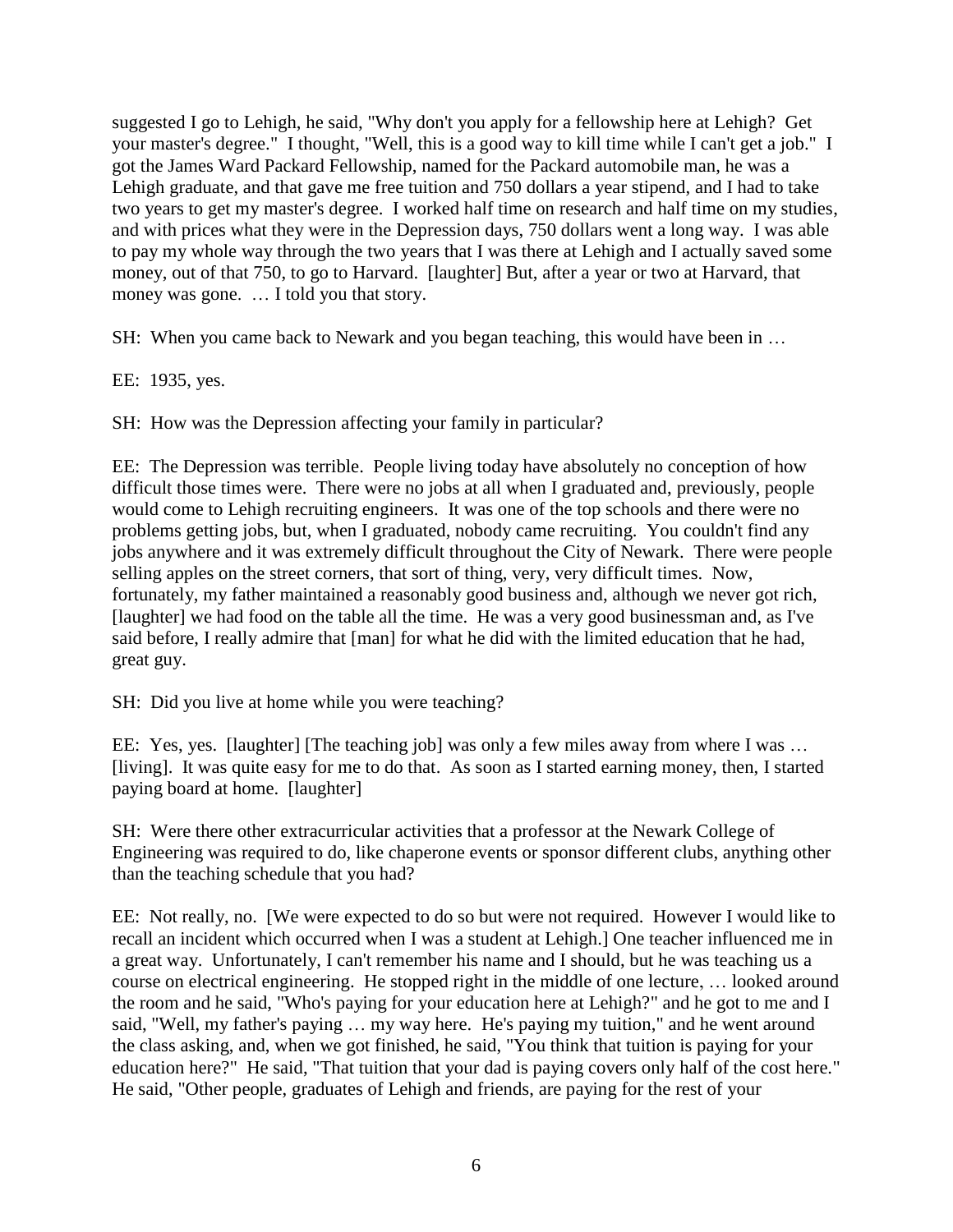education." Right there on that spot, I said to myself, "When I get out of here and start earning money, I'm going to pay back to Lehigh the half of the education that somebody else paid for me," and that's how I got started paying back to Lehigh. [laughter] I've got a scholarship program going up there, as a memorial to my parents, the Frank and Helen Easton Memorial Scholarship, but it started because that one professor made that remark in that class, [laughter] and I've been contributing to Lehigh ever since, and also to Rutgers, of course, and also to Harvard.

SH: While you were teaching in Newark at the College of Engineering, were you still working on your doctorate at Harvard?

EE: … I was finished. … I had done everything except finishing my thesis. I finally, in the inbetween times, got the thesis finished, before the war broke out.

SH: Did you work at another job during the summer, between the semesters?

EE: Yes, yes.

SH: What did you find to do in Newark?

EE: Public Service. Well, I worked with Public Service; … go back a little bit. [In] 1930, when the Depression first began, I got a summer job with Public Service. I was a junior in college. After that, I worked for this electric store. I told you, I worked as an apprentice electrician and, in the summertime, they took me on, because I could do radio repair work. That's what they were in, and I was a radio operator at that time, amateur operator, still am, and so, I got a job with them. I remember, I was being paid eleven dollars a week, which was a lot of money in those days, eleven dollars a week, but you talk about how the Depression affected people. When I was a student at Lehigh, there was one restaurant downtown, in Bethlehem, Pennsylvania, where you could get an entire meal, and I mean an entire meal, starting with soup, roast chicken, pie for dessert, cup of coffee, fifty cents. Fifty cents, that's how far down … the prices got. People were desperate and, speaking of that, [laughter] how low prices were; I'm skipping all over the place here.

SH: That is okay.

EE: In 1950, when I was at Rutgers, one of our professors retired and we had a retirement party for him at the Roger Smith Hotel, which was then a very fine hotel in downtown New Brunswick. You know what it is today, and not so long ago, looking through some old papers, I came upon the invitation to attend his retirement party at the Roger Smith Hotel and it said the price for the dinner, and we got a full dinner there, and a gift for the retiree was two dollars and fifty cents.

SH: My. [laughter]

EE: Yes, two dollars and fifty cents, and the top salary for a full professor … at Rutgers, top salary for a full professor at Rutgers, was six thousand dollars a year, six thousand dollars a year.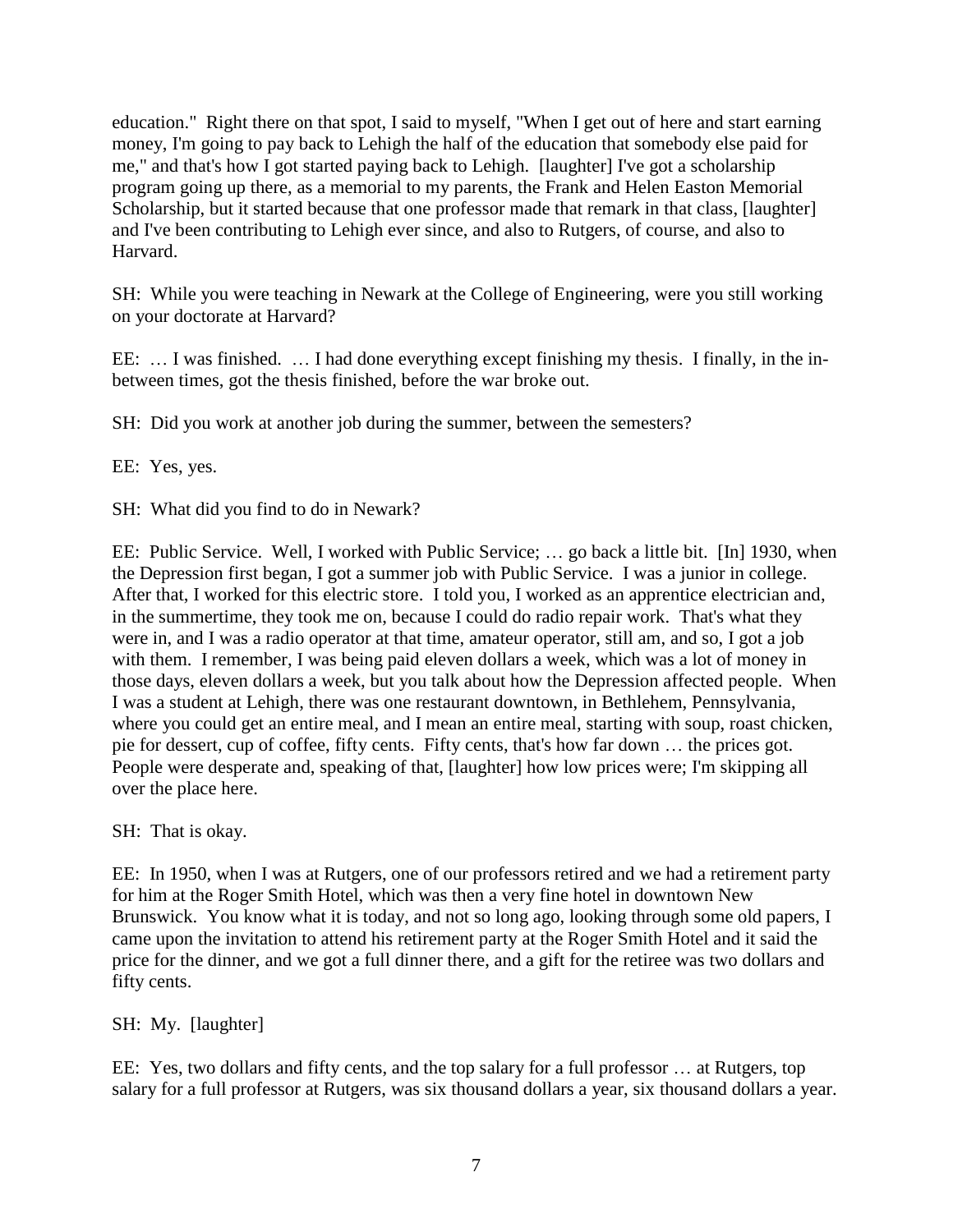SH: That is amazing. You said you finished your PhD before the war began. What became of you then?

EE: … Just as the war started, as we got into it, let's put it that way. [laughter]

SH: Okay. Were you involved in the military?

EE: That's another long story. As I told you, I was teaching in Newark at the time and, when the Japs bombed Pearl Harbor, I was just putting the finishing touches on my thesis and I said, "That's it, it's finished, out." … I tried to get into the Navy, … because I was an electrical engineer and a radio operator on top of that, both of which they needed in the Navy. I thought I could get into the Navy. They turned me down because of my sight. I had such bad eyesight. I had astigmatism. I couldn't get in. I said, "Well, maybe I can get in through ... an officer's position in the Navy, go to OCS," [officer candidate school]. I went over to New York, the recruiting station in New York, the Navy recruiting station, and submitted an application, [to] see if I could get a waiver on this eyesight. … While I was waiting to hear from them, I was home one day and I got a telephone call from Harvard saying that they were desperately in need of somebody to teach RADAR at Harvard, because Harvard had turned its entire engineering operation and all of its scientists over to the military, but they had no civilian courses at all at that time. … They very much needed somebody to teach RADAR. So, here I was, [laughter] applied for the Navy, invited to teach RADAR, and, of course, to make any change, you had to contact your draft board. I went to my draft board and I told them, "Here's the situation. I'm waiting to hear from the Navy and I've got this invitation to teach RADAR at Harvard," and, without any hesitation, the draft board said, "Take the RADAR job. We'll give you a deferment," and I found out, years later, why they had to do that. They were instructed to do that, because RADAR had the top priority and they needed people in their field. I spent the war teaching RADAR officers. We had all military, and they were all officers, Air Force, Marines, Navy, Coast Guard. So, that's where I spent the war years, teaching RADAR at Harvard.

SH: Can you describe the difference in the campus between your time there as a graduate student and now teaching during the war?

EE: [laughter] Yes. It was entirely military, entirely military. You heard the bugles go for the various movements, the groups assembling for drill. It was entirely military. I was one of the few people there not in uniform. … It was interesting, and I often wondered and think to myself, "Gee, sometimes I wish I had been in the military," because I meet with my friends, and they exchange stories about their war experiences and I have to sit there like a dope and say, "Well, I sat out the whole war," but we did contribute.

SH: I was going to say, I think you need to change that. [laughter]

EE: But, one reason I think so, during the war, it was right in the middle of the war, Winston Churchill came over to Harvard, and this was all hush-hush, of course, very secret. … All of us in the RADAR group got to meet Winston Churchill and he had come all the way over there to thank Harvard for the help that we were giving in that field, and, of course, the British had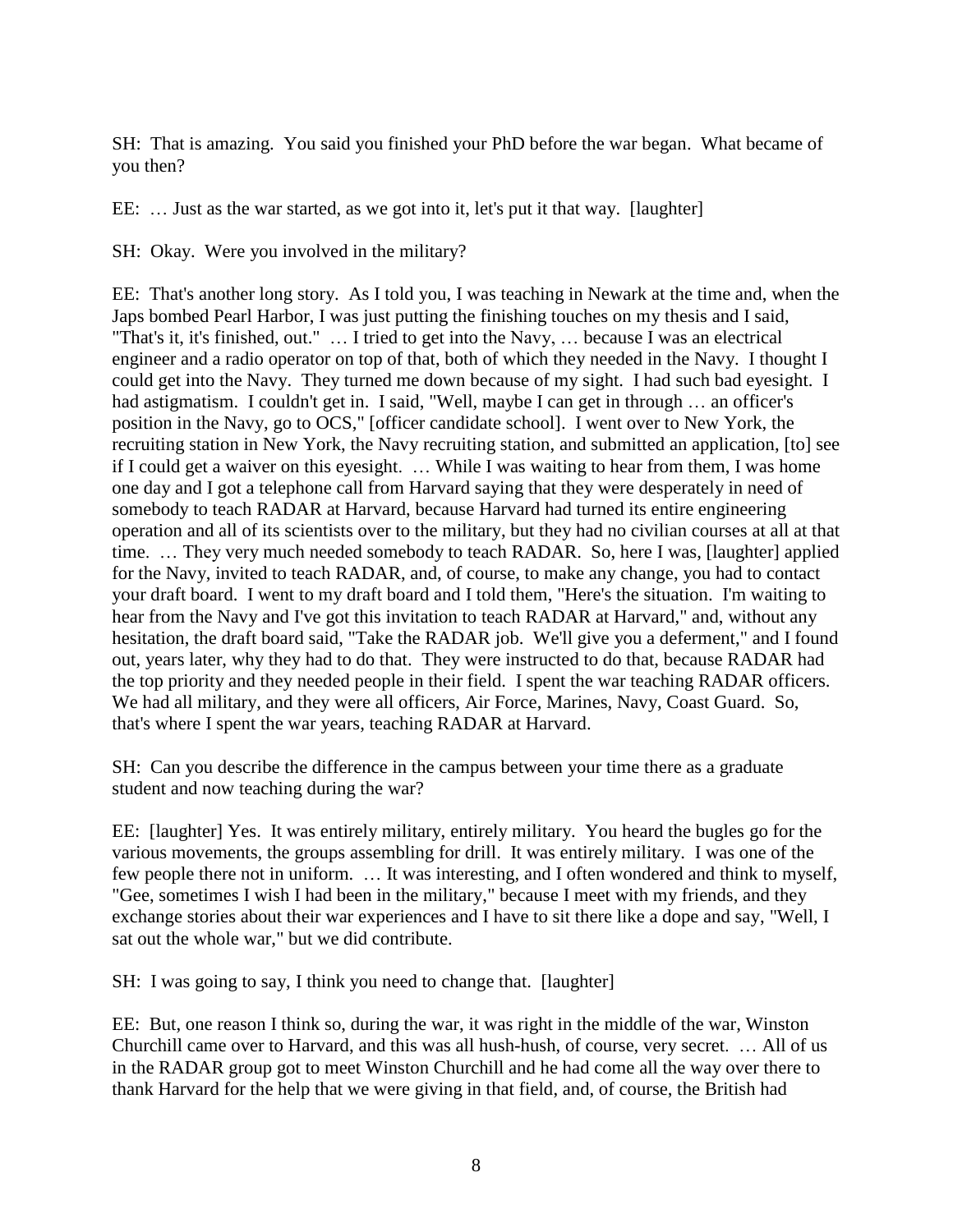discovered RADAR. They'd developed it, but that gave me some indication of how important this was to the war effort and I've had communications with some of the RADAR officers that went through my classes, after the war, and they told me how much that helped. Well, that's beside the point.

SH: Were there any Rutgers men that were in that class, that you were aware of?

EE: No, but there was one who came; this is interesting. One of the Marines that came through there, it was funny; I told you, we had all kinds of officers from all the branches. The Marines were a different group. [laughter] I remember, … they were griping, "They wanted to fight. They didn't sign up to go to no goddamn school." They wanted to fight. "What are we doing here at Harvard?" Well, one of the students there, a Marine, I learned about this years later; I'm going to backtrack now. I hired a guy, when I became dean here at Rutgers, several years after I'd become dean, I hired a fellow to teach civil engineering at Rutgers and he had a doctor's degree from Harvard. His name was Marvin [L.] Granstrom and he came and taught civil engineering at Rutgers for a long time. … After he had been there for several years, he came up to me one time and he said, "You know," he said, "you were my teacher at Harvard in the RADAR school," and he said, "You did such a good job of teaching up there, I figured, 'If that's the kind of teachers they had at Harvard, I was going to go back to Harvard after the war and get my degree.'" So, he did that, and then, [laughter] by sheer coincidence, I was looking for somebody in civil engineering and I got hold of him. So, that was a Rutgers connection.

SH: There you go. After the war ended, was the program phased out?

#### EE: Oh, yes, yes, yes.

SH: Were you then looking for another teaching position?

EE: No, I stayed … at Harvard. They kept me on the staff, teaching electrical engineering, at Harvard and I became the assistant dean of the Faculty of Engineering at Harvard, after the war ended. … I was there in that capacity for a couple of years after the war ended, and then, I got a letter from the President of Rutgers, Robert [C.] Clothier, [fourteenth President of Rutgers University, 1932-1951], and he said that … their current dean, whose name was Parker Daggett, … wanted to get out of the deanship [and] go back to teaching, and that they were looking for somebody to [replace him as] dean. … He [President Clothier] wondered if I was interested in coming down for an interview, to see if I would be interested in the job. That's how I got into Rutgers. I … had no reason to leave Harvard. [laughter] I had a good job up there. … I was very happy in my job, but I could see, at Rutgers, a chance to build something. As soon as I got down here, it was very obvious that there was a chance to build something and I could see why Parker Daggett wanted to get out of the dean's job. It was a mess. … When I came down for the interview, of course, I had to be interviewed by a faculty committee first. I made a couple of trips down from Boston to interview at Rutgers, and I could see what was going on here. … When I first visited Rutgers, in 1923, [laughter] the whole College of Engineering was in ... one building [now called Murray Hall], and it was only half of the building that it is today. The other half of it came during the Depression years, through the WPA, (Work Progress Administration). They put an addition on it, but, when I visited in 1923, it was [still] a relatively small building,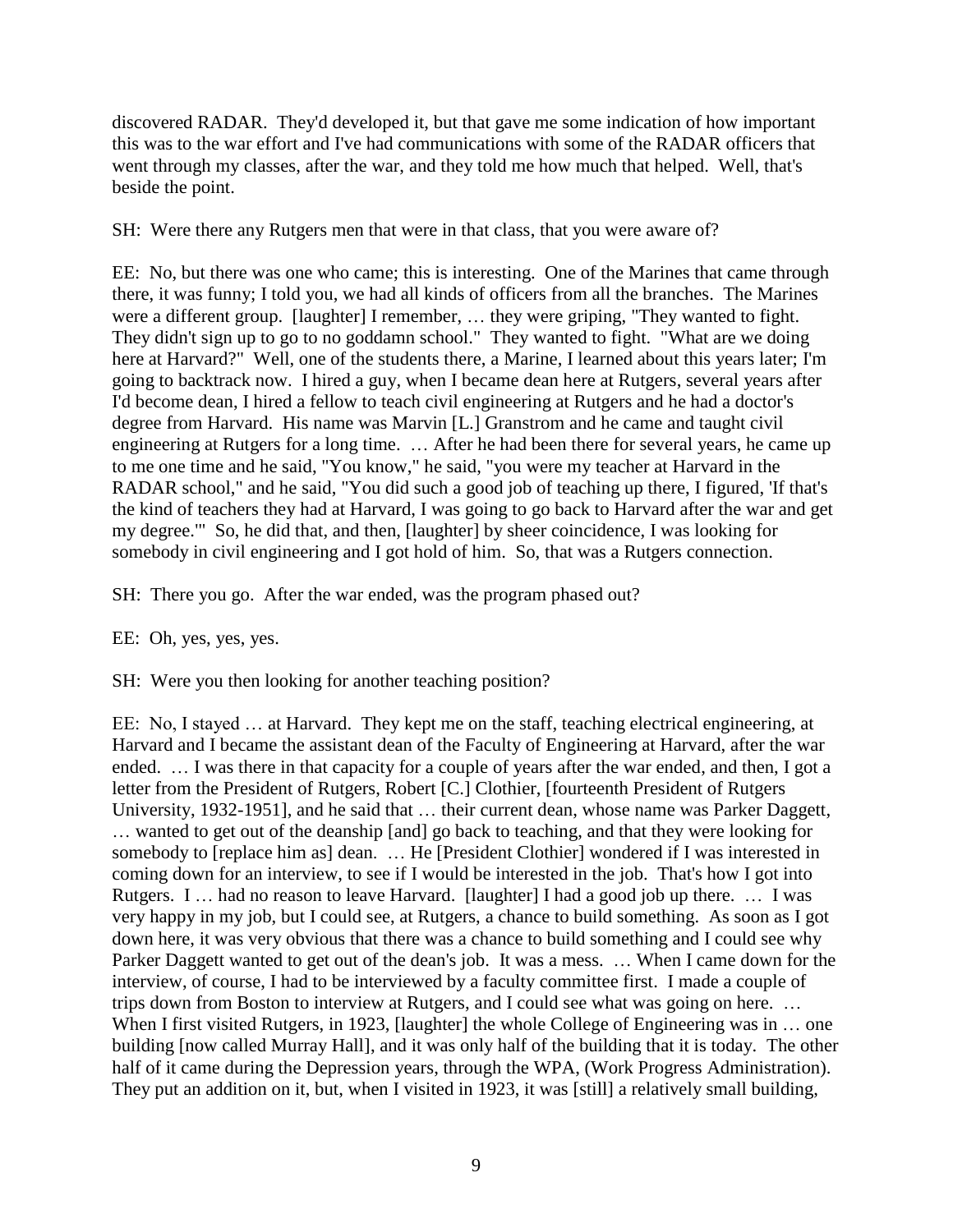[which] ... held the whole College of Engineering. ... [This] was ... [possible] because there were fewer than two hundred students in engineering. … Before [World War II] … the maximum enrollment was [about] 240. … Of course, after the war, all of a sudden, there's an influx of all these … [men] who had gone into service, interrupted their college work, came back, wanted to go to college, all at once, [laughter] and, of course, they had the GI Bill, which paid their tuition. … When I came down … for the interview, they had over seven hundred students there and they still had only this one building. [laughter] The University had put up a bunch of temporary barracks buildings, old wartime barracks buildings, on what they called the University Heights Campus. It's now the Busch Campus. There was nothing over there then and just a lot of open space, and so, Parker Daggett was struggling with seven hundred students, most of whom were housed in these temporary shacks, which were miserable. … When I came, in 1948, Dr. Clothier did invite me to serve, that's what I walked into, one building that you could really call a building and a bunch of temporary shacks over here. … I remember, on weekends, going over there in my old clothes and working on the equipment, trying to clean out the; we got a lot of war surplus equipment, and I got over there, I corralled a bunch of students to go over there with me, [laughter] and we worked like dogs on that equipment, to get them ready. It was a mess, but, of course, I immediately told Dr. Clothier, the President, … "We can't get along this way," and, of course, he knew that, and I said, "We've got to get some new buildings over on that campus," and so, we did and, by 1960, 1961, I got there in 1948, in 1961, we finally got enough money to put up four buildings on the University Heights Campus. … They were connected together with walkways and we called it the Engineering Building then. The four of them grouped together was the Engineering Building and it sat out there in its pristine glory. [laughter] There was one other building that preceded us. That was Microbiology, down at the other end of the campus, and, after that, the Wright-[Rieman] Chemistry Lab came along, but we occupied the one end of the campus for a long time, by ourselves. That's how we got over on the other side of the river.

SH: In that twelve years, how did you manage seven hundred students in Murray Hall?

EE: It wasn't easy, it wasn't easy. … Well, there was an additional building beside Murray. There was an old dwelling called the Ballantine House, [Ballantine Hall and Gymnasium]. It's still a dwelling. We took that over and we had offices and, strangely enough, this dwelling had a swimming pool in the cellar. … It must have been a wealthy family that owned it at one time and we used the swimming pool as a hydraulics lab … for the Civil Engineering Department and, of course, well, when I came over here …

## [TAPE PAUSED]

EE: We're back in the old Ballantine Building. … We made a hydraulics lab out of what was the swimming pool, but that's what we had; the old Engineering Building, and I told you that there was an addition [that] had been put on it, the WPA, so, it was a little larger then, and the Ballantine Building and a lot of these temporary shacks, which included our laboratories. ... When we started there, we were giving only three programs, civil, electrical and mechanical engineering, and I wanted to go far beyond that. … We also had what was called then the School of Ceramics. Now, the School of Ceramics started about 1902, I think it was, as the School for Clay Workers. The State of New Jersey set it up to help the clay industry build bricks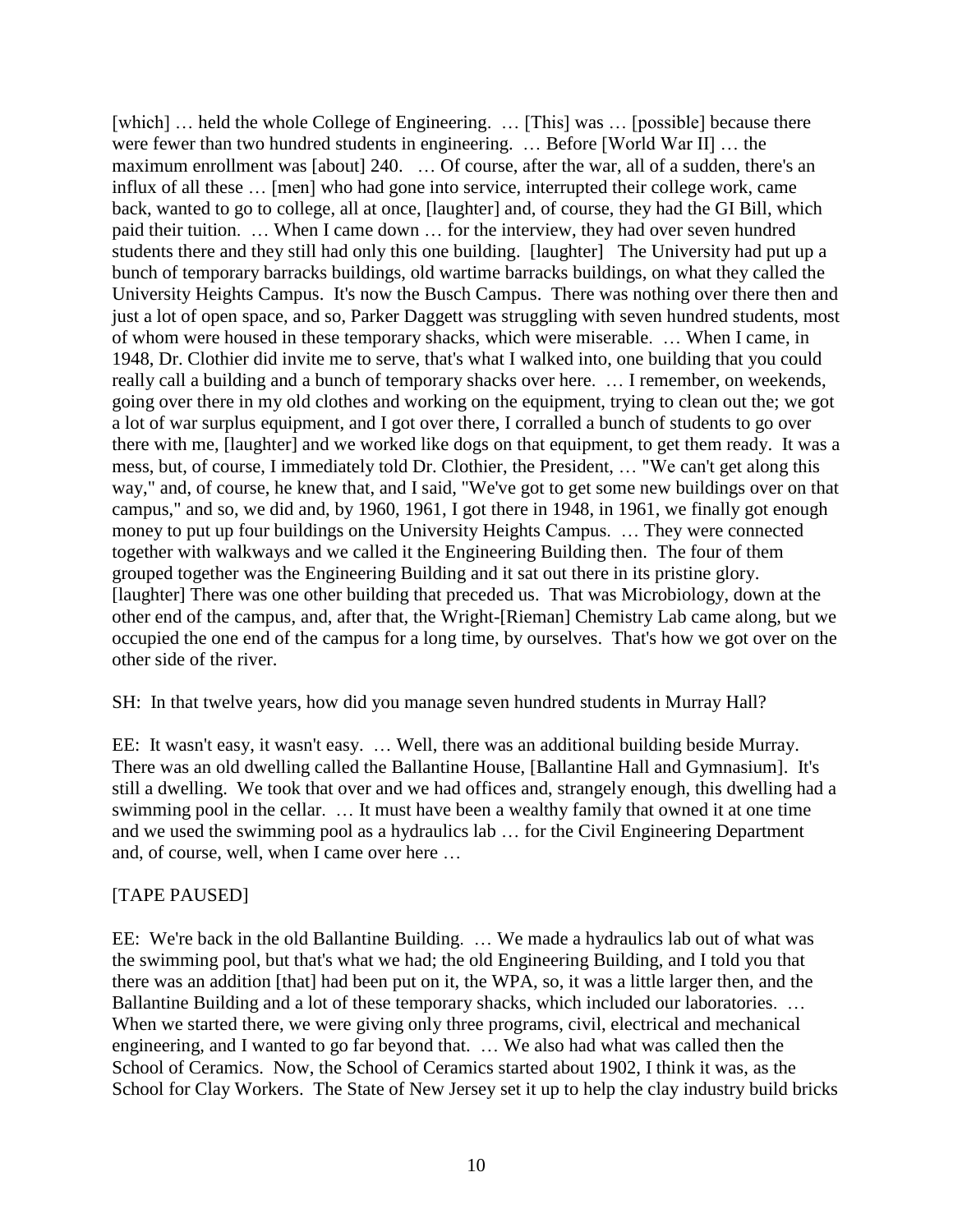over at Perth Amboy and the Sayreville area and it later became the School of Ceramics. … The head of that school, John Koenig, his name was, wanted to get into engineering. He said, "We're going far beyond building bricks. [laughter] We want to become an engineering program." He talked to my predecessor, Parker Daggett, and ceramics then became a part of … the College of Engineering, and so, I expanded that considerably, [as the Department of Ceramics] thanks to John Koenig's help, and we also added industrial engineering and I set up several five-year programs, which I liked very much. The five-year programs gave a student an opportunity to get two bachelor's degrees in five years, one in engineering and one in some liberal arts field. You could get, let's say, a BS degree in electrical engineering and a BA degree in history in the fiveyear period, and that spread. … Of course, chemical engineering; we never had chemical engineering and everywhere in this middle of our State of New Jersey were the heavy concentration of chemical industries, so, that was my first really big assignment, to get chemical engineering started in the State University, and, in order to do that, we had to get the building. When we got the building, chemical engineering was one of the first things to go into it. That's how we got started growing. [laughter]

SH: How did you deal with the funding for this, to expand these different departments?

EE: [laughter] By a stint of, a lot of, very hard work and a lot of hard work on the part of helpers. I got a group of our alumni, who were there before I came, graduated in 1947 and earlier, and I formed the Rutgers Engineering Society and they helped. … Of course, the President of the University, Dr. Clothier, was a great help and we were pushing the State of New Jersey, because this was the State University, and, incidentally, it was then called the State University of New Jersey, in 1948. Some people say it wasn't, but it was, and, as I said in the beginning, it's one of the reasons I left Harvard and came down here, because I thought there was a chance to build with the state's backing. … I used to have to go down to Trenton and deal with the legislators down there and the budget director and fight for my budget and fight for an appropriation. … In one year, I think it must have been four, five years after I started, we got an announcement, or a referendum, on the ballot. The people of the state were to vote on an appropriation to get us our buildings. We lost by one vote in each congressional district of the State of New Jersey and we managed to get the second one on in 1960 and, in 1961, the people voted to give us five million dollars for the new building. I got the five million, plus, all the pennies and dimes and nickels that I could scrounge. [laughter] I got to thinking to myself, "I spent years getting a doctor's degree in electrical engineering and all I'm doing now is going around with a tin cup, collecting money," my gosh. [laughter]

SH: You talked about wanting to set up the chemical engineering program and needing a building.

EE: Yes.

SH: Did you go to these chemical companies and ask for funds?

EE: Oh, yes, everywhere, went to all the chemical industries, yes, definitely.

SH: Were they willing to help?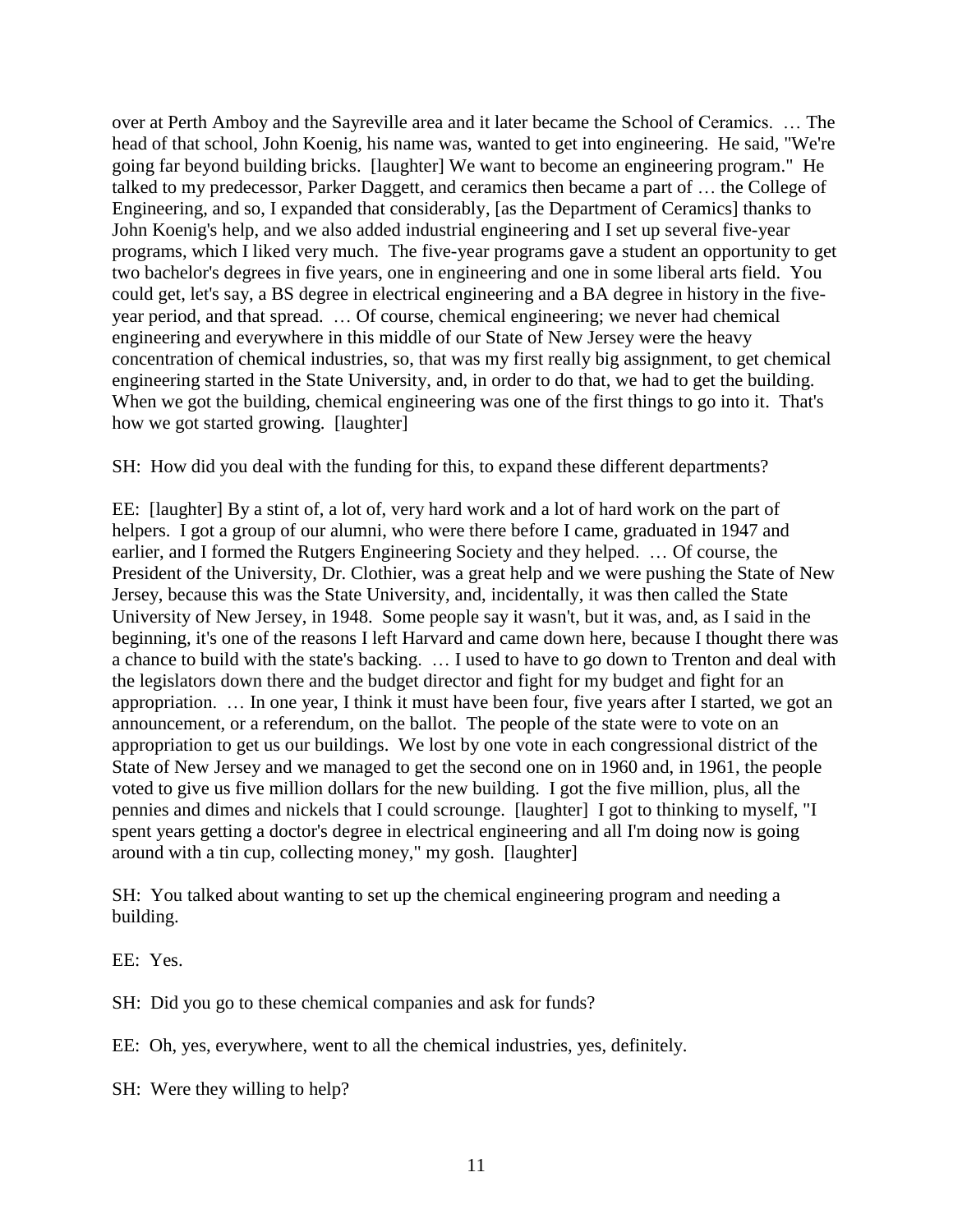EE: Spiritually, yes; financially, no. [laughter]

SH: We have heard that before, right.

PC: Yes.

EE: Yes, yes, and I remember going to one, the Olin Foundation. I went to every foundation I could think of. The Olin Foundation was helping chemical industries, chemical programs all over the country, and I remember talking to this one fellow in charge of the foundation and he told me a story that he'd just encountered. He got somebody to make a contribution in his will, to a university, and he said the fellow wrote in his will, "I'm giving X million dollars to the University of California, better known as UCLA," and so, he was struggling with this legal problem. … He gave the money to, "The University of California, better known as UCLA," and they're two separate institutions. So, you said, "Did I ever go to chemical industries?" every one that I could find, yes.

SH: Were you backed by the different administrations?

EE: Oh, yes, definitely, definitely, one hundred percent, yes.

SH: After President Clothier, the next president was …

EE: … Lewis Webster Jones, [fifteenth President of Rutgers University, 1951-1958].

SH: Lewis Webster Jones, right.

EE: Yes, yes.

SH: Was he also behind what you were trying to do?

EE: Yes, yes, didn't do very much, but he was definitely behind it, oh, yes, yes. I got support, again, verbal. [laughter] "Yes, we think this is great. Go ahead," that sort of thing. But, Dr. Clothier really pushed it and Mason Gross, [sixteenth President of Rutgers University, 1959- 1971], when Mason Gross came along, he pushed it hard. He was a good guy. Yes, they all supported it.

SH: Was President [Edward J.] Bloustein, [seventeenth President of Rutgers University, 1971- 1989], behind the Engineering Department?

EE: Oh, yes, yes, definitely, yes, yes. I remember, when he first came, … I made it my point to make sure that the first part of the university Ed Bloustein saw was the College of Engineering. As soon as he got on the campus, I invited him to come over and visit the College of Engineering. ... I remember, he was a great smoker, with a pipe, and he came with a can of tobacco and a pipe and, of course, the pipe kept going out and he'd fill it up, light it, but, yes, he was always interested in engineering, and I made sure he was. [laughter] He was a good man.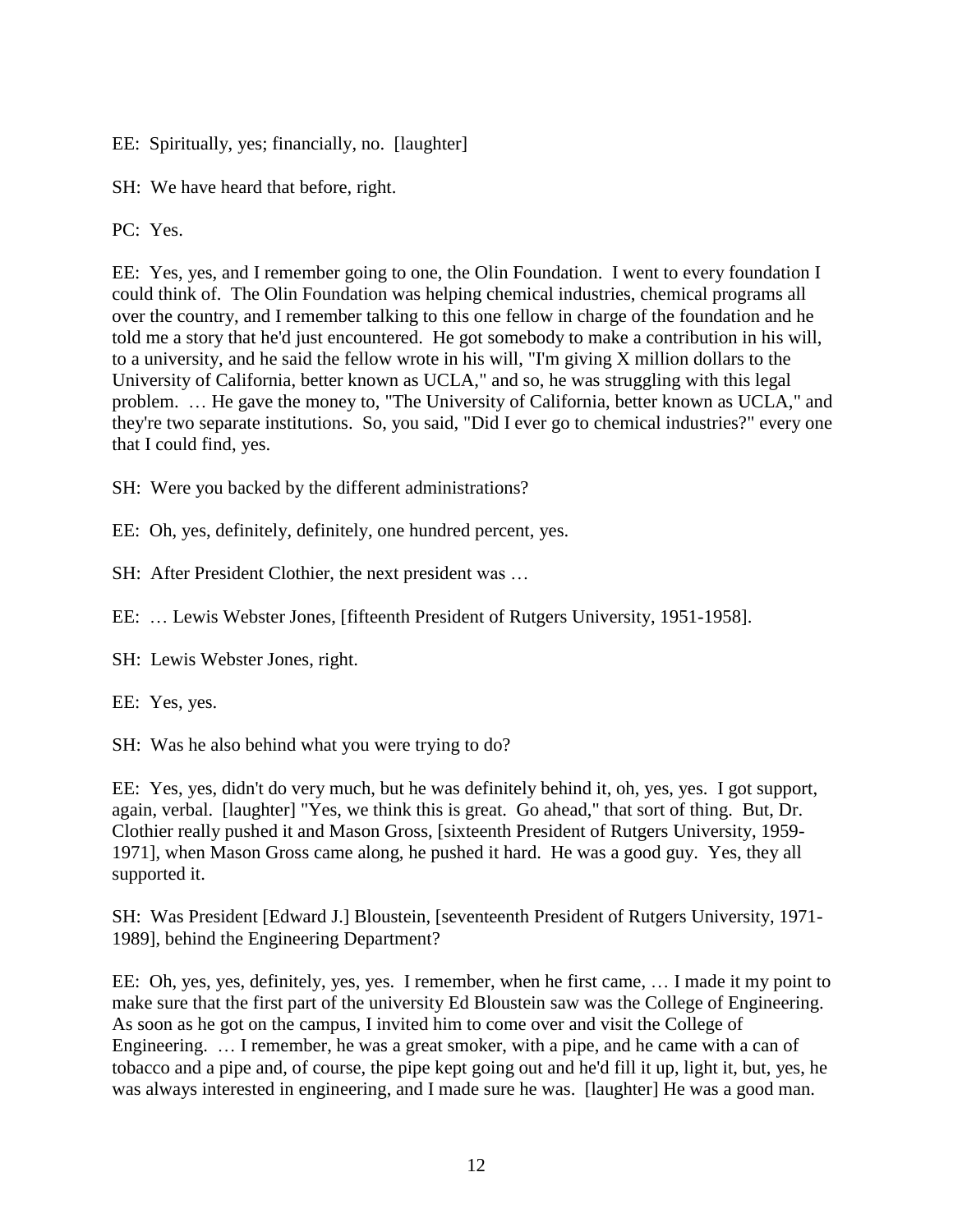PC: I just wondered if you could tell us a little bit more about what the engineering program was like when you got here. What are your memories of the engineering programs that existed when you got here?

EE: Well, before the war, it had been small, as I said, but it was good, and, shortly after I got here, I got to reading an article by a professor from, I think it was one of the Southern universities, maybe it was Duke, and he had made a study of the productivity of engineering colleges based on the percentage of graduates who were listed in *Who's Who in Engineering* and he rated Rutgers way up near the top, above Princeton, incidentally, and above Duke, and, of course, I published this. … Later on, I got a nasty letter from one of the professors at Duke, "Can't be true, can't be true," [laughter] but I told him, "One of your own professors wrote this article. I'm just quoting him." It was small but good, good quality, and we tried to keep it that way all the time. We were pressing not for numbers, we were pressing for quality, quality, quality, all the way, and I think that the faculty was definitely behind that all the time.

SH: When you got here, had the faculty managed to stay here at Rutgers through the war, and then, continue afterwards?

EE: Yes.

SH: Did you have to replace people?

EE: Well, I had no need to replace them, but, as they retired, I had to replace them, but, of course, as the enrollment grew, which it did, I had to add. That's how I got that one professor that I mentioned to you. Oh, yes, it was necessary to change. It was quite a turnover, eventually, just as there has been a turnover since I left. [laughter]

SH: In the early stages of trying to expand the school, was there support from the other departments at the University or was everybody trying to fight for their own dollar?

EE: Well, as I told you, when I started here as dean, I had to go down to Trenton and defend my college budget, as did every other dean, and then, when Mason Gross became President, he said, "Enough of this." He said, "I am going down there for the whole university," but, yes, I was down there fighting for my college and the Dean of Arts and Sciences was fighting for his college and the Dean of Agriculture was fighting for his college, but we're all fighting for Rutgers. There's no question about that, but that was before Mason Gross, and then, he took over the whole thing and we backed off. But, by the time he got there, we'd already gotten our new buildings. [laughter]

SH: You were on several committees, obviously, as the dean, under the President.

EE: Oh, yes.

SH: What were some of the more interesting committees that you remember working on?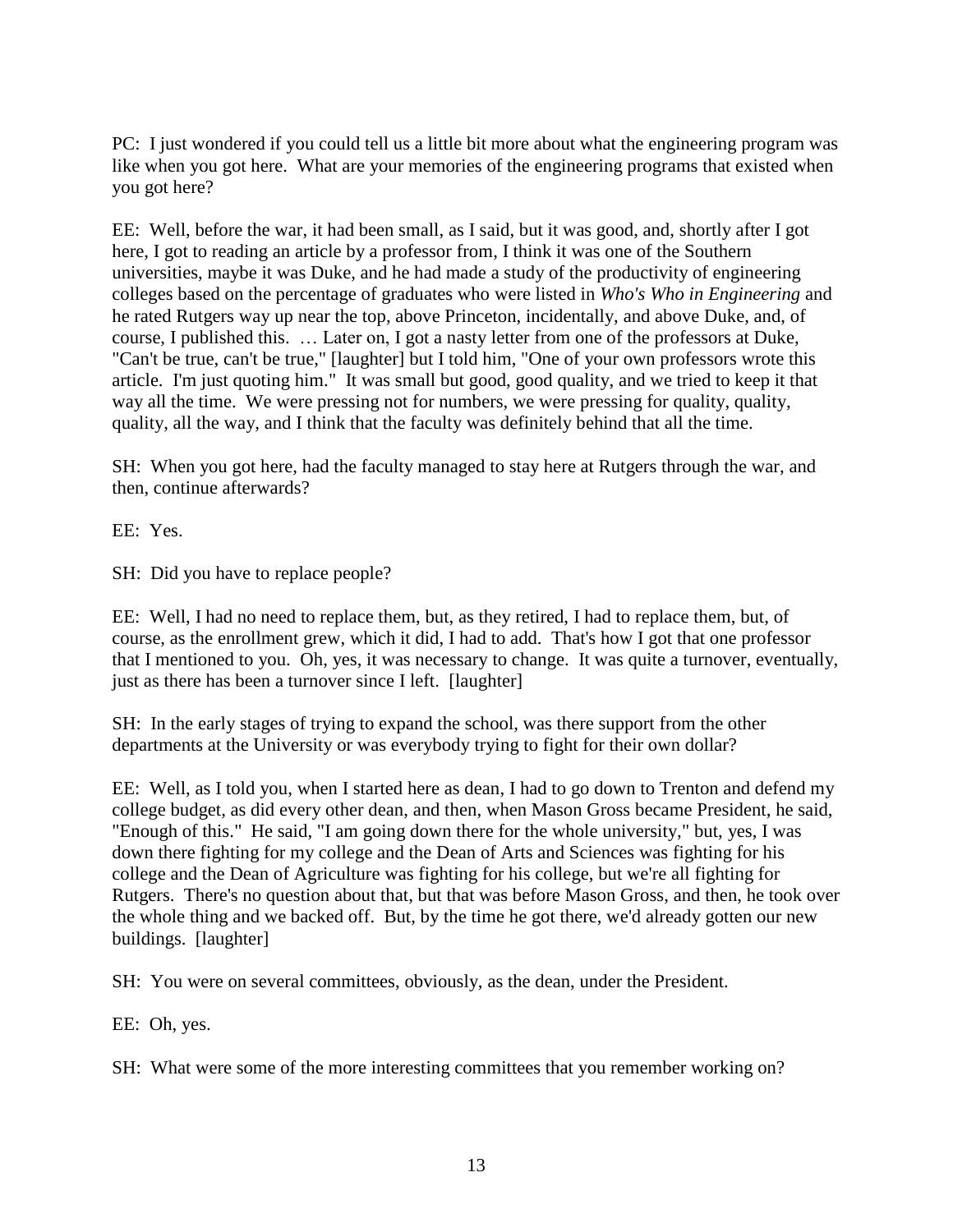EE: … What I wanted to do was to get Rutgers' name spread around the country. I joined the American Society for Engineering Education, … which involves people from all engineering colleges throughout the country, and I worked my way up in that until I became president of that organization, and so, we had contacts throughout the country, and I was not [only] president of that organization, I was also on a group called the Engineers' Joint Council, that was a professional group, and, also, the Engineers' Council for Professional Development. That was the group that accredited engineering colleges and I headed the regional, the northeast regional division, of the accreditation committee. I got involved in those, and then, the AAAS, [American Association for the Advancement of Science, pronounced "Triple A-S"], I was involved with the AAAS as well, also, with the National Society for Professional Engineers, yes, and the Institute for Electrical and Electronics Engineers. I got involved in a lot of things, not because I wanted to get involved, but because I wanted Rutgers' name to be spread around the country, and, as a result of doing that, I was able to get Rutgers' name spread beyond this country. [laughter] I remember, one summer, I was up in New Hampshire, a vacation up there, and, [in] this little boarding house, breakfast time, the phone rang, called me to the telephone, "Washington, DC, calling." They wanted me to go down to Africa, to help the British build the new Royal College of East Africa, Royal Technical College of East Africa, in Kenya, and so, I thought, "Gee, great opportunity for Rutgers." I took that assignment and spent a couple of months down in East Africa and I got a contract with the British Government and the College of Engineering at Rutgers and we set up complete programs. Outlined all the curricula for them, selected the laboratory equipment for them, helped them order it. We prepared a library, got the books and shipped the books down to them, and all as a contract with the College of Engineering at Rutgers. … That was a very interesting experience. … I didn't look for this, but I grabbed it as soon as the opportunity came along, and so, we got Rutgers known in East Africa. Incidentally, that is now the University of East Africa, but, then, in 1960; that was 1954, when this happened, right in the middle of the Mau Mau Rebellion down there, the terrorists. It was an interesting time to be there, but that's beside the point. … Then, on another occasion, 1960, I had another call from Washington, again. They wanted to send a group of people down to South Korea this time, to evaluate our foreign aid program as it pertained to education in South Korea. They wanted me to contact all of the engineering colleges in South Korea and see what they needed and how our foreign aid program was helping them, and so on, and there was another man who had all the medical schools and another one had all of the business schools, and so on. There were five of us. I spent a … couple of months, [laughter] in South Korea, but everywhere I went, [I went as] the Dean of the College of Engineering at Rutgers University, and so, we got spread around there. I'm drifting here.

SH: No, you are not. This is wonderful, because these stories are part of the history of how this program became so well-known.

EE: Yes, yes.

SH: Were there other committees that you served on in these other organizations that you want to talk about, or should we talk about the committees you served on within Rutgers?

EE: Egad, … it's interesting you ask, I had about, I don't know how many pages, listing all the committees that I'd served on and my friend down the street borrowed that, said he was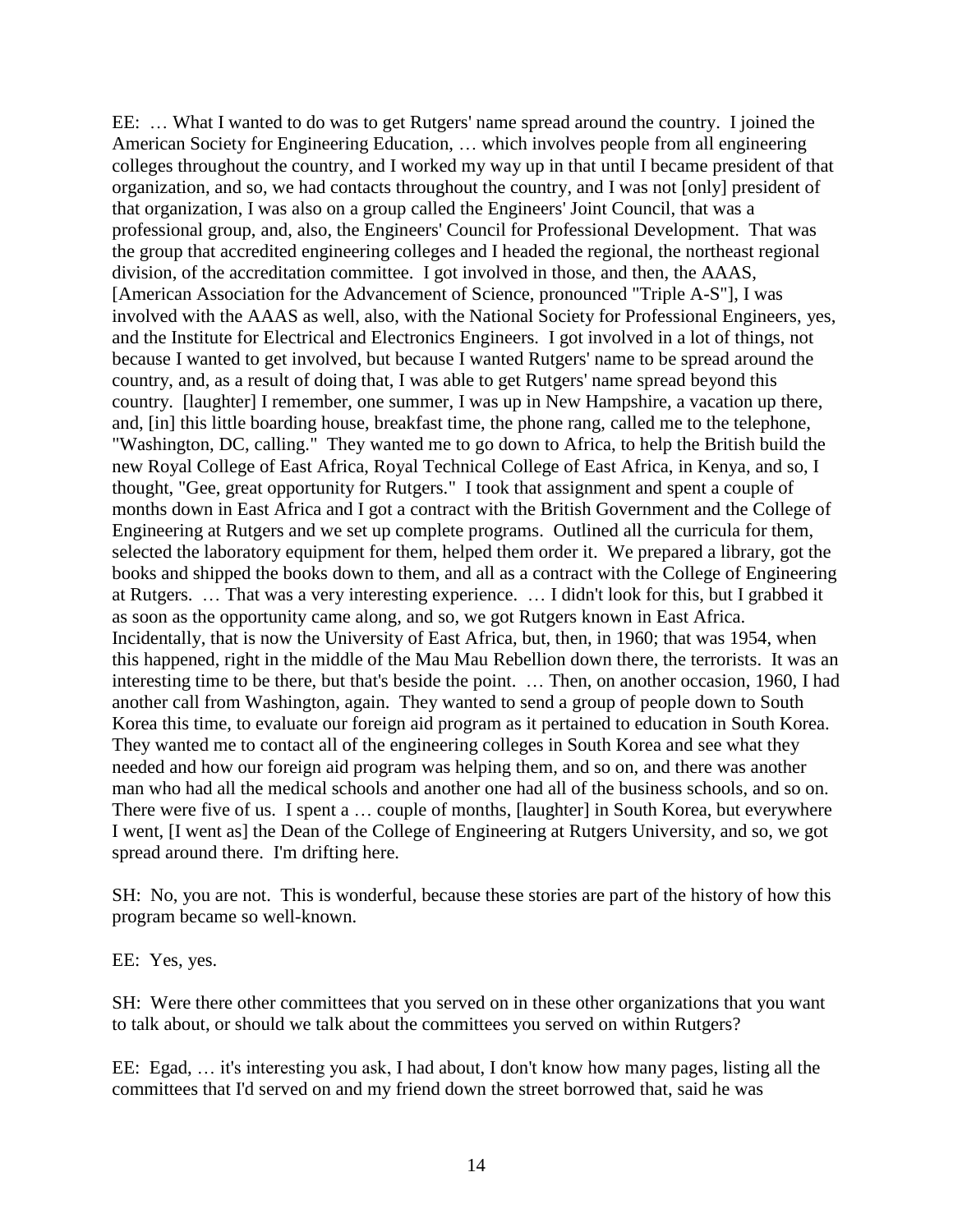interested, "Well, what was I doing?" ... She has the copy of it, but, if you're interested, I could probably get that.

SH: That would be wonderful. When the University reorganized and the Faculty of Arts and Sciences was created, were you on that committee?

EE: No, no. See, I retired in 1974. I had always planned to retire when I was sixty-five and I did, and it was interesting, because, … when I got to be sixty-five, which was in December 1974, I was eligible for the state health benefits program, having put in twenty-six years at Rutgers, and I could also collect Social Security. … I was also going to do some engineering consulting, but, when I started doing that, I discovered I was working for the government. [laughter] I wasn't working for myself, because I was losing Social Security, I was making money consulting and, on top of that, I had to pay Social Security tax, unemployment compensation tax, all that. I forgot about that and I got involved in the Rotary Club. I had been invited to join the Rotary when I was a dean, but I couldn't attend, because they have attendance requirements. You have to go to all the meetings, and so, I said, "As long as I'm dean, I can't go to that, because I have so many luncheon meetings as dean," but, when I retired, they invited me again and, that time, I joined and that was in 1975. … As soon as I got into Rotary, one of the Rotarians said, "I'm in Boy Scouts." He said, "We need somebody to run one of the districts in the Boy Scouts." He said, "I want you to come and do that, take that job." I said, "I've never been a Boy Scout." I'm wearing a Boy Scout belt, incidentally, [laughter] but I said, "I've never been a Boy Scout. I don't know anything about it." He said, "This is a problem of administration." He said, "We've got a bunch of guys down there, they're fighting all the time. We want somebody to go in there and knock some heads together and get them organized." I said, "Well, maybe I could do that." I got involved in Scouting and, before I knew it, I was the president of the council and, after I gave up as the president, the woman who had been the treasurer for umpteen years, the bookkeeper, resigned and the fellow who replaced me as president said, "Would you take over as a bookkeeper and a treasurer for a few days while we find another one?" Eleven years later, I was still doing it. [laughter] I really got heavily involved in Scouting. It was really a full-time job, for nothing, of course, *pro bono*; you know what I'm talking about. That's how I spent my retirement, instead of doing the consulting that I thought I was going to be doing, [laughter] and, of course, I got involved in the United Way. … I was interviewed by some people from Lehigh the other day. They were down here, said, "How did you get involved in the United Way?" and I said, "As soon as I became dean down there, somebody from the United Way came and hit me up for a contribution, and, the first thing they asked me, 'Would I chair one of the groups of fundraisers? Would I take the professional group?'" I had to raise money from all of the engineers and the lawyers. They gave me … those two groups. I got started with the United Way and that just spread and spread and spread, and, first thing you know, I was the president of the United Way. [laughter] … I was involved with them, up until recently, for many years. So, between the United Way and the Boy Scouts, I was pretty busy in my retirement, in a very satisfying way, might I say.

SH: That is great. Going back to Rutgers and your time here as dean, how did you recruit your students?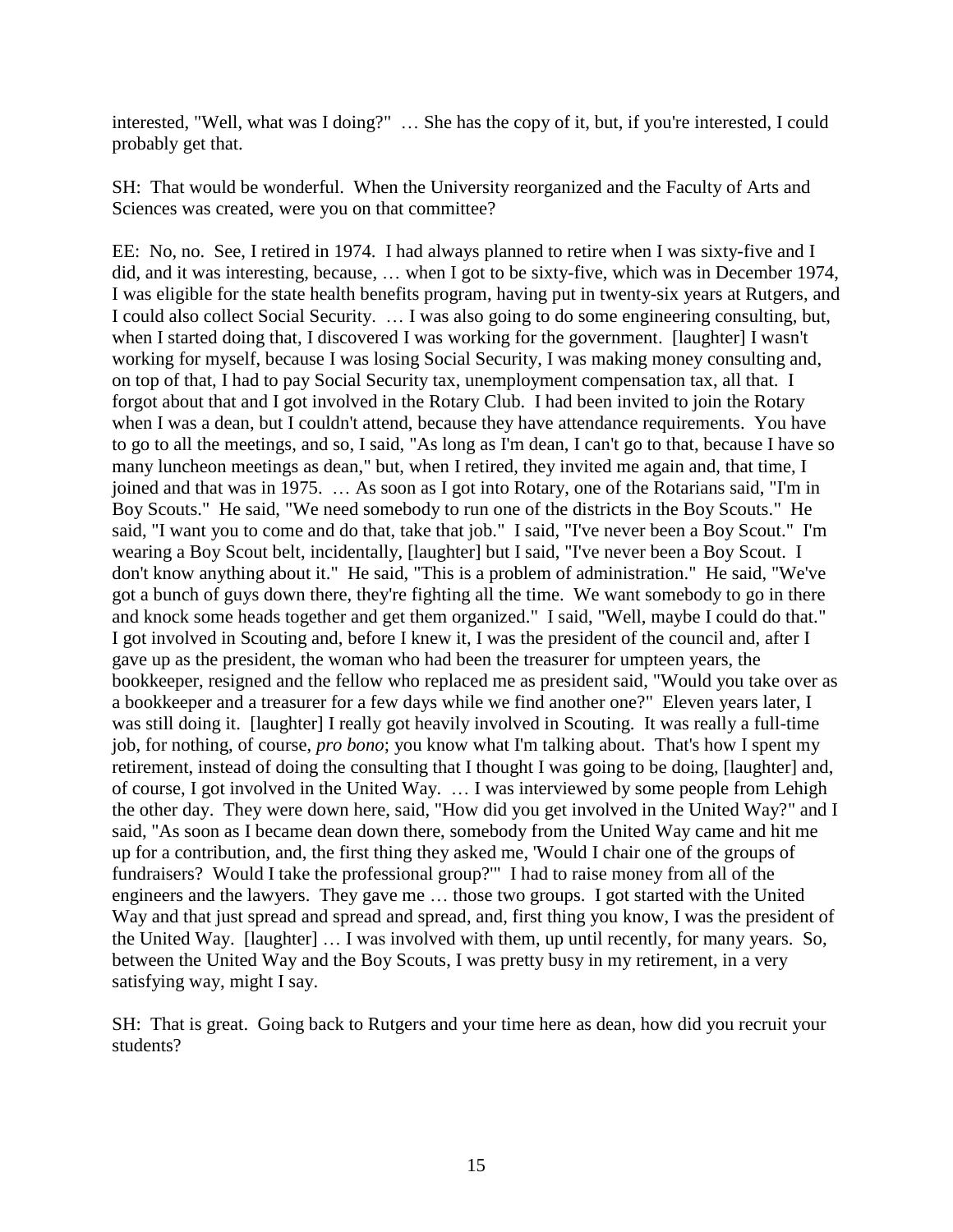EE: Well, … one way I tried to recruit them, every year, I would invite a group of students; … remember, I told you that my first contact with Rutgers was when Francis Schiffmeyer, 1923, brought me down to Rutgers to see the College of Engineering. … In the afternoon of that day that we were down there, he took me to a football game. I saw a Rutgers football game and I never forgot that that got me hooked on engineering. When I became dean, as soon as we got some new buildings that we were proud of, [laughter] I would invite groups of high school kids down for Saturdays, in the fall, and take them through Engineering and also take them to a football game in the afternoon, and we did a lot of recruiting that way. … Of course, we had our alumni, a lot of distinguished alumni, who would go around to all of the schools with which they had connections and try to impress some of the kids to come to Rutgers, and, of course, as soon as we got our new buildings, we really had something good to offer.

SH: When did you realize how important that connection was between the College of Engineering and your alumni?

EE: Right away, the minute I arrived. One of the first things I did as a dean was to organize the Rutgers Engineering Society, because we had had … a Harvard Engineering Society and I was active in that, with the alumni, and they were very active in support of engineering at Harvard. As soon as I got to Rutgers, at that time, one of the very first things I did was to get a bunch of the older alumni together and organize the Rutgers Engineering Society, and they took it from there and I had a lot of help from them.

SH: Did you work closely with them?

EE: Oh, yes, yes, definitely, very closely with them, yes, in our homes. [laughter] We had many a meeting in this house.

SH: Was your family supportive of all of the activities that you were involved with?

EE: My family? My father died in 1939, so, no. My mother, of course, she lived with me here and she died in 1959. Oh, yes, she was supportive. She attended a lot of the Rutgers affairs.

SH: Did she?

EE: Oh, yes, thanks, to a large extent, to Mrs. Clothier, the President's wife, who came right [over], actually walked over to this house, and invited my mother out to attend these [events]. Yes, she was supportive, definitely. ...

SH: Did you stay in contact with any of the students that you taught at Harvard, other than the one that you wound up hiring as a professor here?

EE: Yes, yes, I get Christmas cards from several of them, yes.

SH: Did you teach when you were here at Rutgers?

EE: Yes, I did. …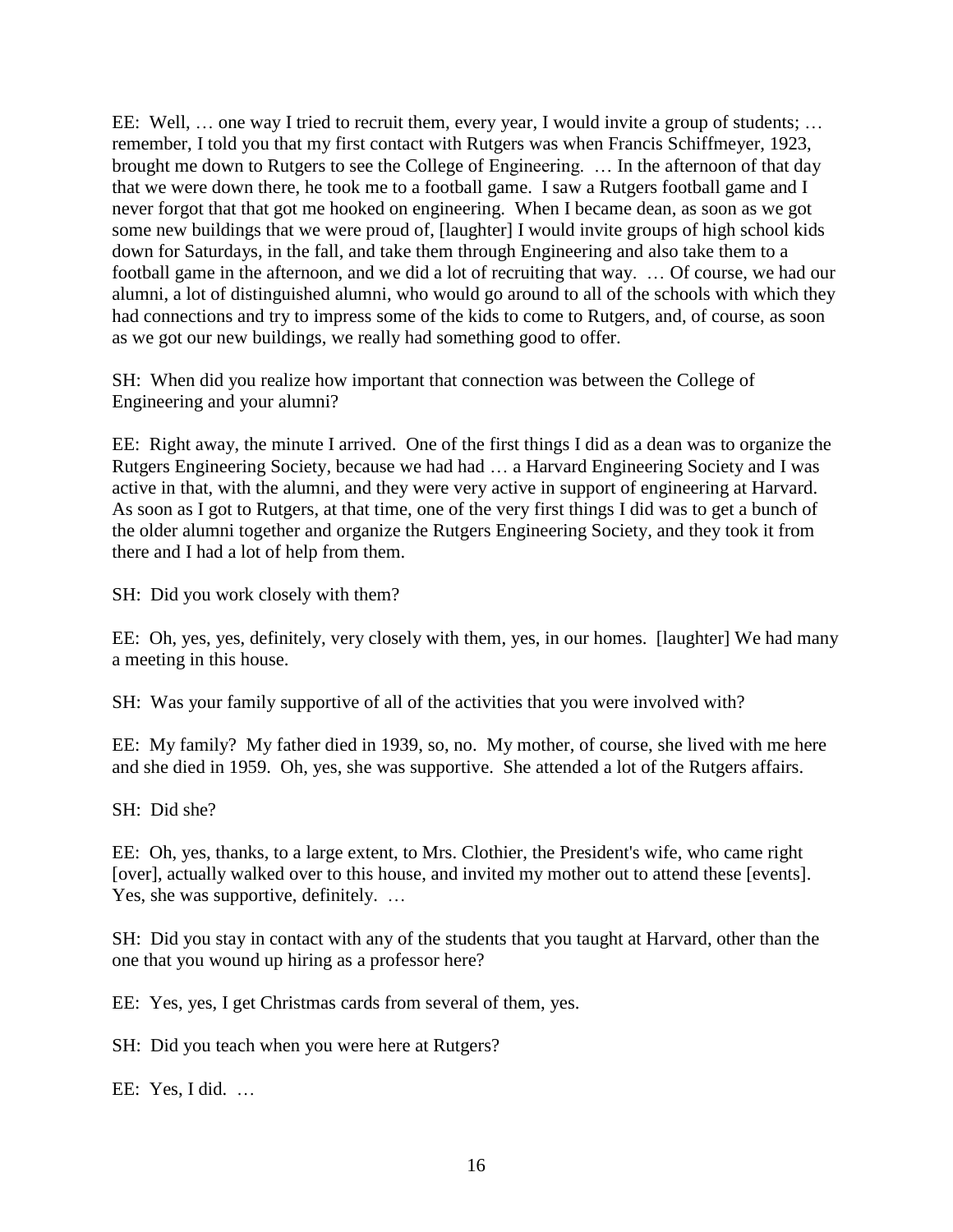#### SH: How much did you teach?

EE: Not a heck of a lot, [laughter] because I was so busy raising money and trying to build the college, and that's one of the things that I missed. As I told you originally, I never wanted to be a teacher, but I had so much fun doing it that I resented not being able to teach, but I finally got [back to teaching]. Once we got the buildings settled, then, yes, I did start to teach and I taught all graduate courses, on conduction of electricity through gasses and industrial electronics, and then, I started a course on creative engineering, and this was a course on how you get ideas, how you create something new, and we had fun in that course. … It's funny, I wrote that course up once when I was taking a train down to Florida to attend an engineering conference in Florida, and I spent the whole night sitting up in my compartment in that train, writing up this course, and we got it going and it was an honors course, just for a handful of students. … In that course, I brought in people from various fields of activity. For instance, I had [F. Austin] "Soup" Walter, who used to teach music, I don't know whether you met Soup Walter, and had him come in and talk about creativity in music, how people created musical compositions. … I had painters come in, "How did he create a painting?" and, in all the fields that I could think of, I tapped them, throughout Rutgers, and brought them into that class. … To give you an example of what we did, each year, we picked a project and I asked the students to help pick out the project, and one project was to develop antilock brakes, which you now have on every automobile today, the antilock brakes, and, in order to work on this antilock brake system, that was our project for the year, I had them review all of the literatures in the patent field. They had to go through all the patent fields on brakes and find out how brakes had been patented and we had to come up with a different way of doing it, and whatever project we picked out, we started that way, find out how it had been patented, how it had been done before, and then, … we had to create a new way of doing that thing. We ran into that and, actually, when Dr. McCormick had this affair for me on April 21st, a couple of the guys who were in one of those creative engineering classes attended that ceremony, came up and told me that they had enjoyed it. [laughter] Yes, I guess I was involved in some teaching.

SH: The make-up of the student body changes greatly at Rutgers following World War II, as you said, because of the influx of GI Bill students.

EE: Oh, yes, yes. Of course, when they first came back, … almost all of them were veterans and, God, they were all, "Work, work, work," because they knew how much time they had lost, in the service. … You didn't have to push them at all. They were anxious to get their education and, of course, as they phased out, we began to get the normal college student again, and, yes, well, I tried to encourage them. For instance, for all of the seniors, for example, I had a regular session, with me, … just for the senior class, I [would] bring in topnotch engineers from various fields to come and give an informal talk on what they were doing, and then, I'd take them out to lunch. … [laughter] In Engineering, we had … so little money, I never had any money in the Engineering Dean's budget for this sort of thing, so, I paid for the lunches myself, … but that's beside the point. You don't have to put that in, but [you] say, "How did we get in touch with the students? How did we get them involved?" That was one way of being personally involved with them, and then, we also would have an occasional picnic down in Johnson Park. I'd get a bunch of the students down there and we'd have a picnic down there, with games and that sort of thing,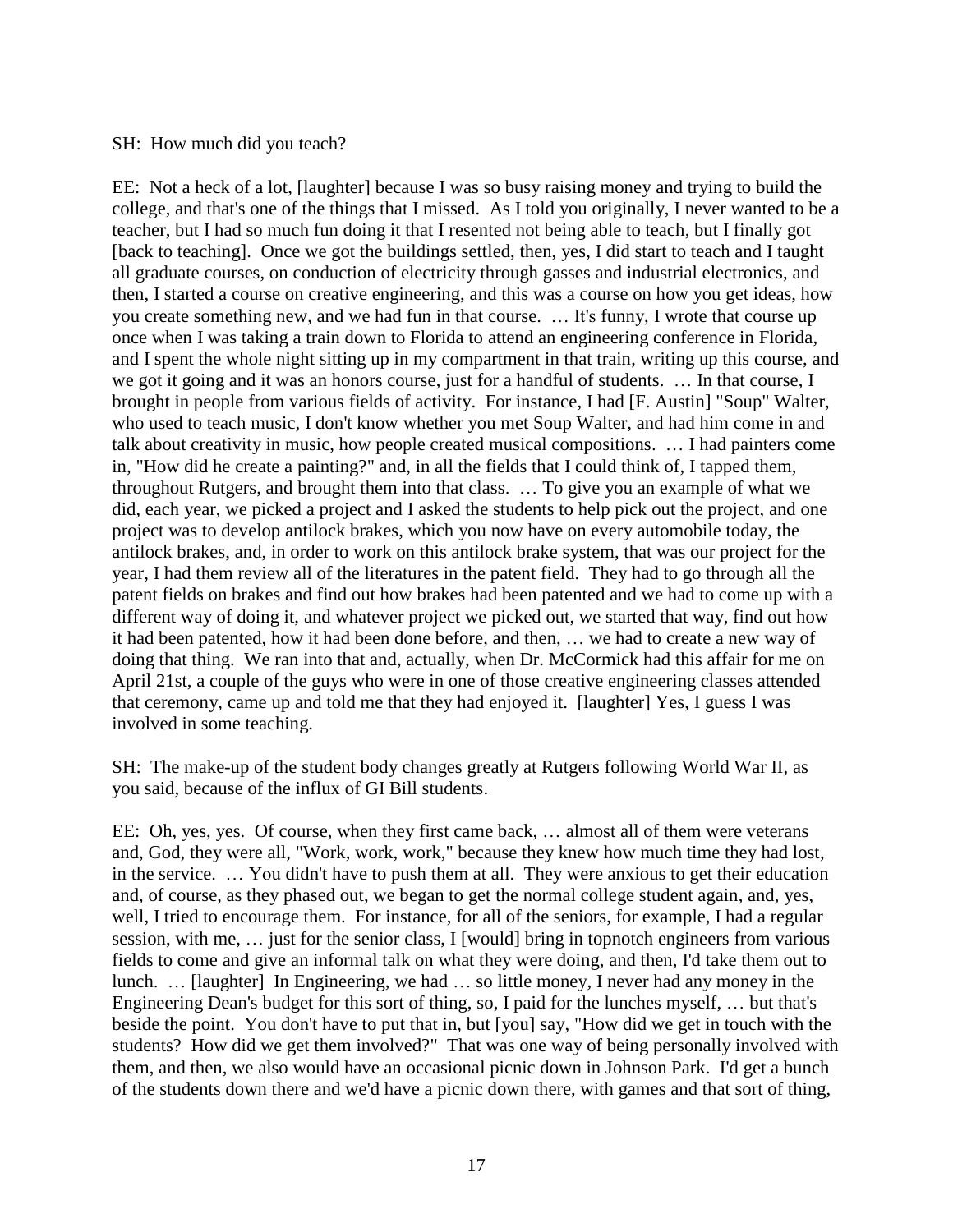faculty and students together. It was fun. … I mentioned that we had a retirement party for one of the professors and we also had just parties for the faculty, at the Roger Smith Hotel, and I used to play the piano. I had an orchestra when I was a youngster [laughter] and I found out that we had several fellows in the faculty who played various instruments, and so, I got a little band together and, when we'd have these faculty dinners, parties over at Roger Smith, we would play. [laughter] … I remember the first time we did that, the group was out there, they were all serious, "The Dean and the professors are all going to play?" They thought we were going to come up with some very classical music and we hit it with some hot jazz stuff. The place broke down. [laughter] … We had fun, let's put it that way, or tried to.

SH: You were determined to make this fun, teaching or otherwise, right?

#### EE: It was. [laughter]

SH: How diverse was the population? How long did it take to become more diverse, maybe is the better question?

EE: I don't know. We never looked at it that way. We never considered diverse. … [To] give you an example; when this diversity thing began to come [up], I remember getting a call from somebody, when I was the Dean, saying, "How many black students do you have there?" I said, "I don't know. I have no idea. We don't ask, 'Who's black?' and, 'Who's white?' We don't care who they are." "Oh, you must know." I said, "No, we don't know." That was the beginning of things, and then, I got another call, some time after that, "How many Spanish-speaking professors do you have on your staff?" I said, "Well, I speak Spanish. Do you want me to count me in?" "Oh, no, not you," and so, I said, "Well, what do you mean by Spanish-speaking?" "Well, anybody who comes from, say, South America." I said, "You mean Brazil, anybody coming from Brazil?" "Yes." I said, "They don't speak Spanish in Brazil. They speak Portuguese," and this is the sort of thing that went on, and then, we had another case, which really annoyed the heck out of me. Speaking of diversity, we had a deans' council. The deans would meet with the President once in awhile, well, monthly, as a matter-of-fact, and, on one occasion, he invited one of the women, a young woman in the administration, a newly appointed woman, to come in and talk about getting women involved … on the faculty, and I remember this woman coming in. She came in, I thought she was wearing her pajamas, and she sat in a chair with … her legs crossed in the chair like a little child, sitting there, and I thought, "Who the heck is this little kid sitting over here?" It turned out she was one of the new officials and she started lambasting me about, "Why don't you have more women on the faculty in Engineering?" Well, I said, "To begin with, in order to get a faculty job, you have to have a doctor's degree and I can't find very many women with doctor's degrees in engineering," and, "Well, you…" She just started lambasting me and I lost my temper, because I really had tried hard to get women in engineering, and I got one, two women, and we actually had two women on the faculty at that time, which, apparently, this woman didn't know about, but, well, I'm drifting here, but you talk about diversity.

SH: What was your retort to the woman?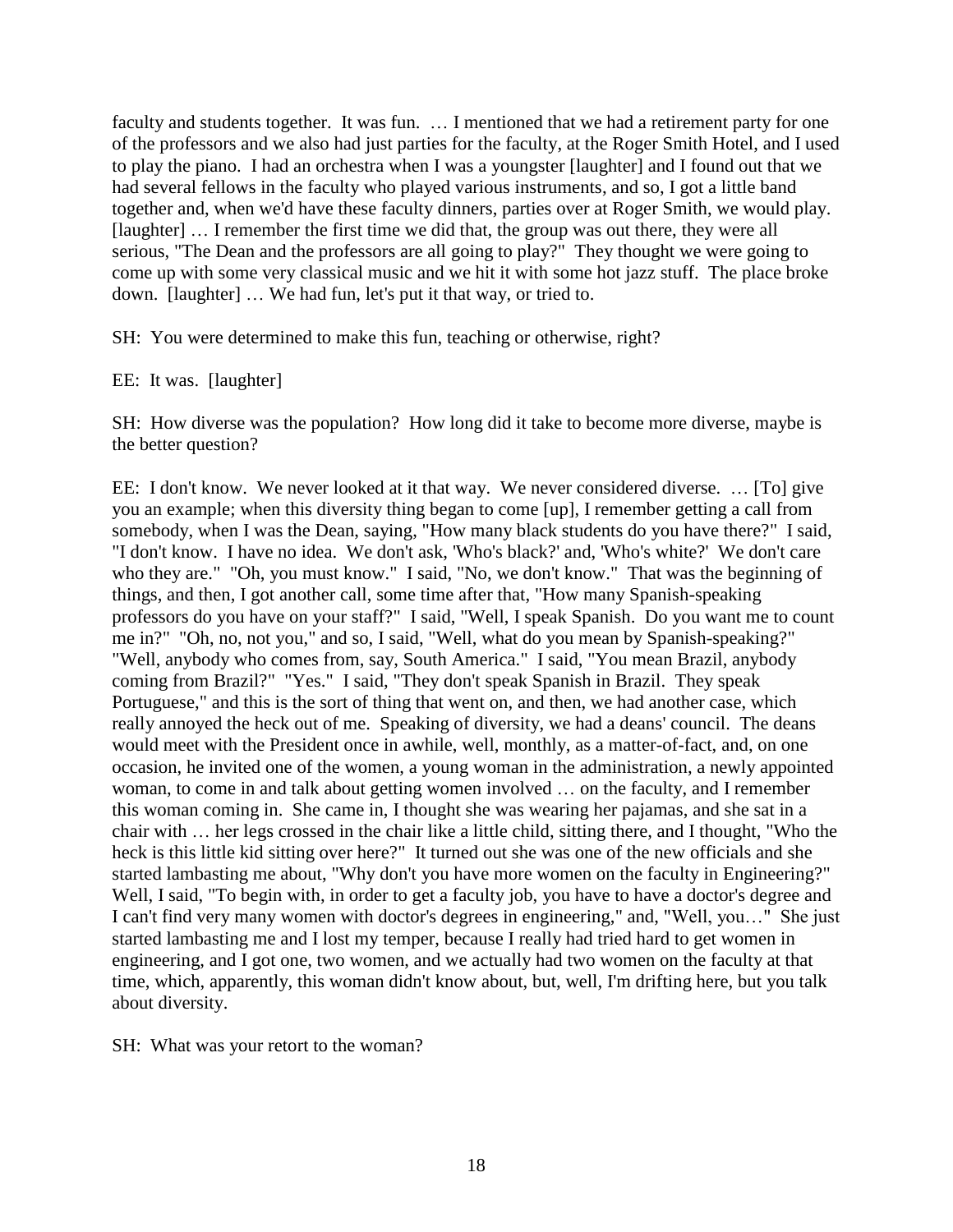EE: … [laughter] I really don't remember exactly what I said to that woman. I was trying to control my temper. I was tempted to turn to the President and say, "What's this kid in pajamas sitting over here?" [laughter] ... Oh, I've often thought of what I wanted to say to her, but she was so convinced that I had made no efforts whatever to get women on the faculty, and I had tried hard to get them on and, as President of the American Society for Engineering Education, that was one of my projects, to get women on the faculty and, also, black people on the faculty.

… We had a lot of black people in the American Society for Engineering Education, including one of our presidents, who followed me, … and I had pushed that. I really pushed that diversity, and … to have this kid in her pajamas criticizing me, I really lost my temper. [laughter]

SH: Were women able to take courses at the College of Engineering through Douglass?

EE: Sure, oh, absolutely, absolutely. Yes, it was a funny arrangement. They had to register in Douglass, but take courses in engineering, and, it's funny, the Dean of Douglass would always call me up and say she has a student who wants to study engineering, "Would I interview her?" Well, of course, I did, and I remember one case. [laughter] A young girl came on, ... she wanted to study engineering. She came with her mother, incidentally, came into my office, and she was a cute kid, just as cute as could be, and she wanted to study engineering. Well, of course, I questioned her, "Why do you want to study engineering? What do you know about engineering?" and so on, and she said, [as] one of the reasons she wanted to study engineering, she said, "I want to marry an engineer when I graduate and I'll be an engineer with him." I looked at her and I said to her mother, "She's not going to wait until she graduates," and she didn't. She married one of my engineering students before she graduated. But, yes, they could, and lots of them did.

SH: Rutgers College was an all-male college until 1972. What about the Engineering School?

EE: Yes, sure, it was, always, but we could always take students from Douglass.

SH: You also took other women students who were just registered as College of Engineering?

EE: They didn't come to us that way. They had to register through Douglass. That was the [arrangement], yes.

SH: That was what I wanted to make sure, that I understood.

EE: Yes.

PC: What was the difference between being an undergraduate in engineering and doing graduate work in engineering? How did that change over time? Did the graduate program grow? When did it start? Was there one here when you got here? Were they giving graduate degrees in engineering when you got here?

EE: A little bit, yes, and civil, electrical and mechanical master's degrees, but … I expanded that, as rapidly as I could, to the doctorate. Yes, we were giving the doctor's degree very early after I came here.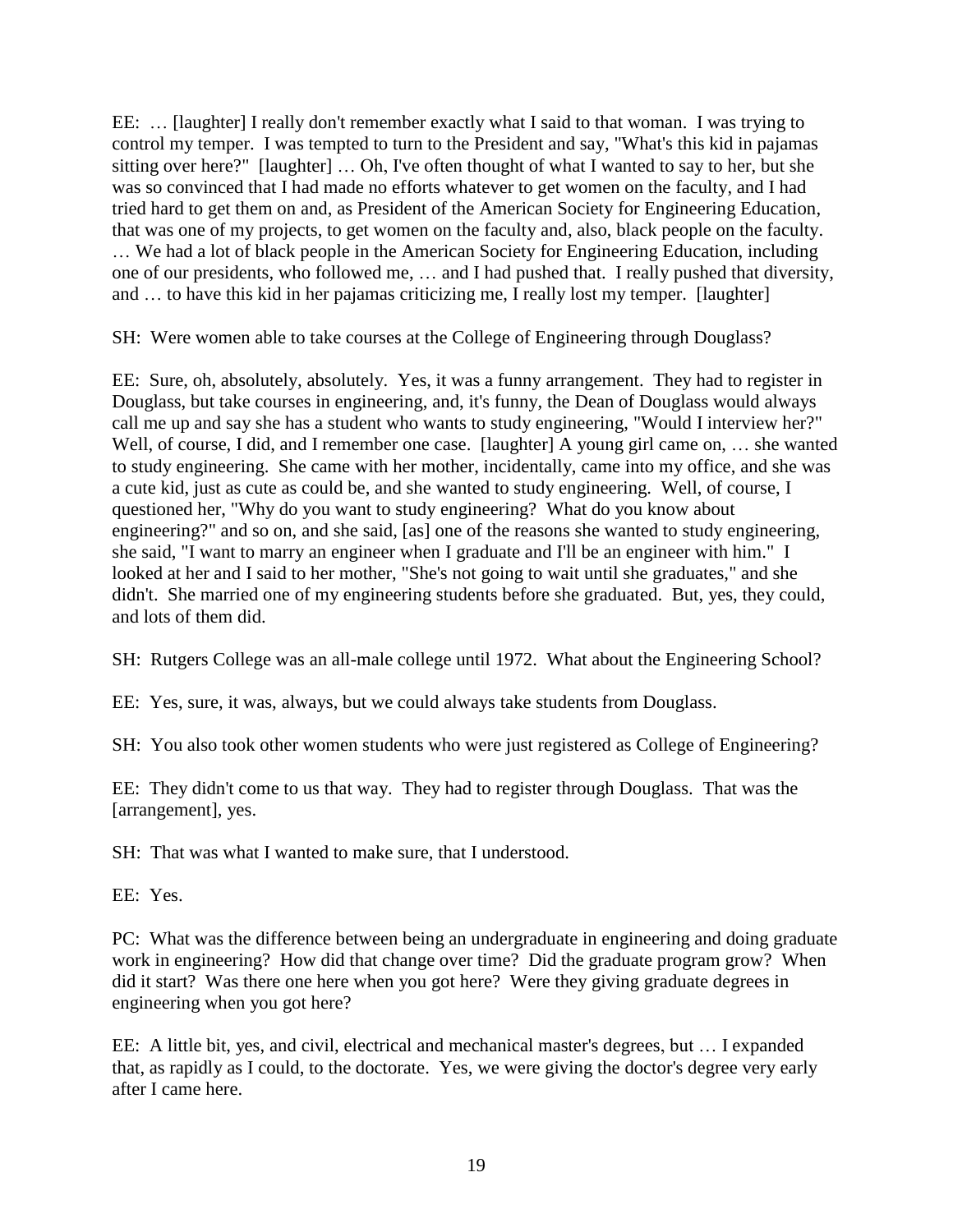PC: Did you get a lot of students in the doctor's program?

EE: Oh, yes, quite a few.

PC: The typical professor in engineering was teaching both undergraduate courses and some graduate students as well.

EE: Yes, that's correct, yes. I tried to get, as many as possible, the top professors teaching the freshmen, … and not just the teaching assistants, [laughter] but that wasn't easy to do.

PC: One of the areas that I thought we might ask you a little bit about, too, is how Rutgers related to the private sector, to companies in New Jersey. How did you go about forming, I will not say partnerships, or whatever they were?

EE: Yes.

PC: What sort of companies did you work with?

EE: Well, for one thing, … I did organize what we called the Rutgers Engineering Associates, which involved companies, and I hired one of our former football players, Bob Ochs, Robert Ochs, who later became the Chief of Police for Rutgers. [laughter]

PC: Oh, yes, okay.

EE: He was an engineering student and I hired him to head this Rutgers Engineering Associates program and go around to the various industries, get them interested in Rutgers, come serve on committees and, well, just to get acquainted with us. We did that and we also formed what was called the New Jersey Council for Research and Development. Now, this, I can't claim credit for all of this. I was involved in it, but somebody else had started it. It involved all of the engineering research groups in the State of New Jersey, whether they be in industry or in the university. … Of course, Princeton and Rutgers were both actively involved in engineering research, so, we were involved in it, and then, we had RCA and Squibb and Merck, most of the engineering [firms], Bell Labs. I guess we had about forty industries who were involved in engineering research in the State of New Jersey, and that continued for a number of years. I was president of that. What else?

PC: Did professors often do work for both Rutgers and for some of these private sector firms.

EE: Yes, yes.

PC: You had people working in Bell Labs as well as working at Rutgers.

EE: Yes, but they were doing some consulting work, yes, consulting work, and vice versa. We had some full-time industrial people teaching a single course for us at Rutgers, if it happened to be something of a specialty that we weren't competent in. I'll give you one example. I laugh at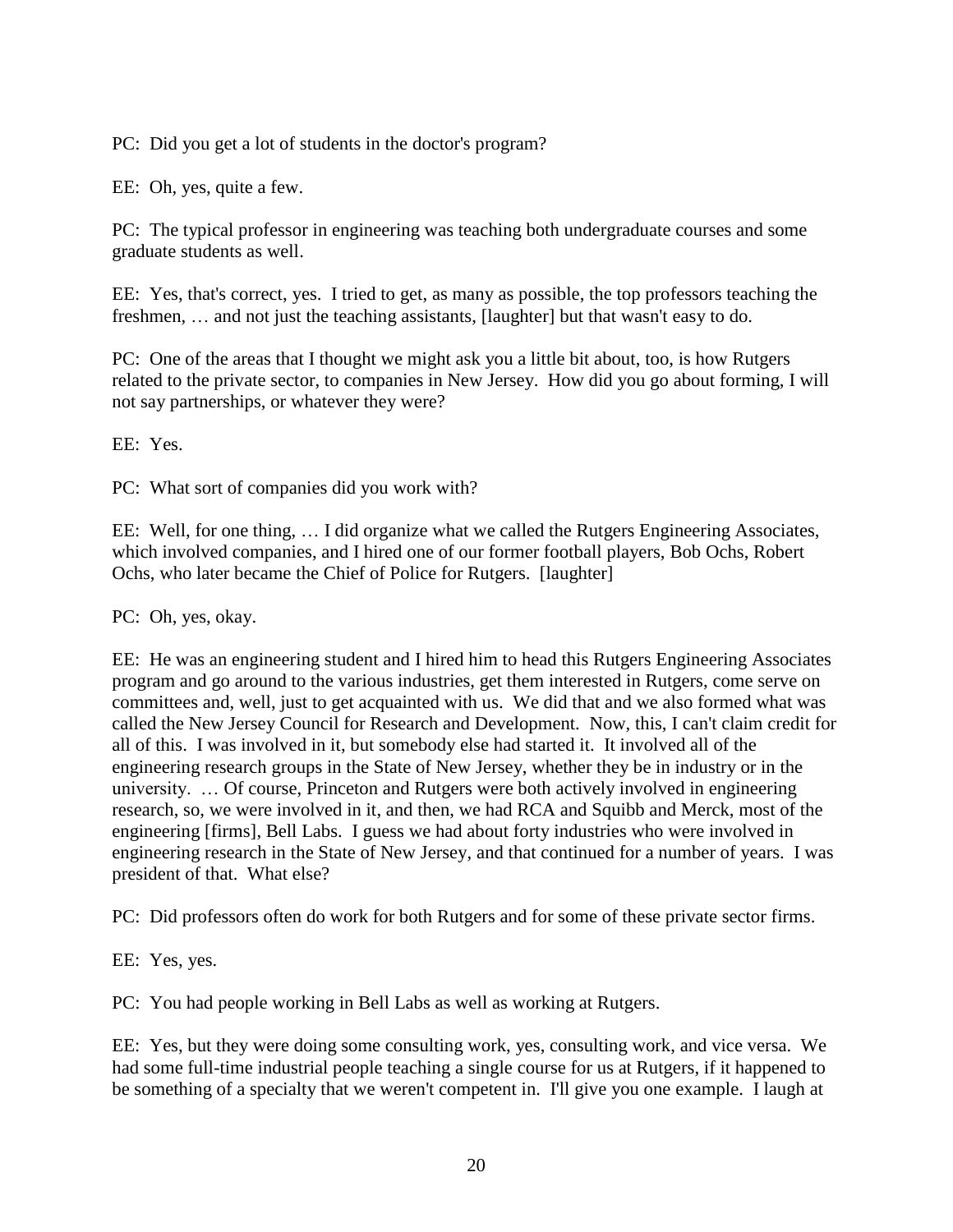this one. [laughter] We were after somebody in electrical engineering [who] had a special expertise, and we finally got him in Bell Labs. … He had just the background that we wanted, and so, I approached him and asked him if he would come and teach this one course for us, while still working at Bell Labs. "Sure," he'd do that. Well, it turned out that he was black, which meant absolutely nothing to me. I wanted his expertise. [laughter] When he showed up, one of the professors said, "Oh, this is going to look good on our record. We've got another black person on the faculty." When it came time for him to sign in, you're supposed put down race; he puts down, "White." [laughter] He didn't want that to be involved, and we didn't hire him for that reason, not at all. We hired him for his competence in that particular field. The fact that he was black was just coincidental. … [laughter] I can see his picture; he was so mad at this business that he wasn't going to give us credit for a black one, so, he writes, "White," and I sort of admired him for it. [laughter]

PC: Did a lot of your students find jobs in these same New Jersey companies?

EE: Oh, yes, yes. That worked out very well. Yes, we begin to get recruiters and, of course, another thing I did with trying to get companies interested, I tried to get companies to give scholarships or some financial aid to students. … Every year, I would have a dinner and have representatives from each of the companies come and meet the students who had received their stipends, but, interestingly, it was very difficult to get the students to show up. That annoyed the heck out of me. "Oh, why should we come?" "Well, the man is giving you  $\bar{X}$  number of dollars." "Well, I'm busy. I've got to study." I had to twist a number of arms to actually force them to come, [laughter] … but we did it anyway.

# [TAPE PAUSED]

SH: While you were here at Rutgers, while you were still Dean of Engineering; you were always Dean of Engineering, [laughter] but the Civil Rights Movement, there were several incidents here at Rutgers.

## EE: Oh, yes.

SH: We talked about Mr. Ochs and his work with the police department. What were some of your memories of that time here at Rutgers?

EE: Oh, gosh, yes, that was an unhappy time, because … there were a lot of these students, … well, there were not only the students, but some of the faculty, too, not ours, but some of the liberal arts faculty, "Down with everything that was administrative. Down with everything that was government," and it was a miserable, miserable time and, remember, they had some cases, they were all down on the ROTC, for example, and they would throw Molotov cocktails through the windows of the ROTC Building, over on College Avenue Campus, and they were starting these bomb threats of all the buildings. I remember the first bomb threat we got. Gee, you learned … a lot about people in a case like this. The bomb threat came and we were ordered to evacuate the buildings, all the engineering buildings. The police came and wanted to go through the building, to see if they could detect, find a bomb. I said to the cop, "You won't know what to look at. [laughter] ... You won't know whether some of our equipment is a bomb or not." I said,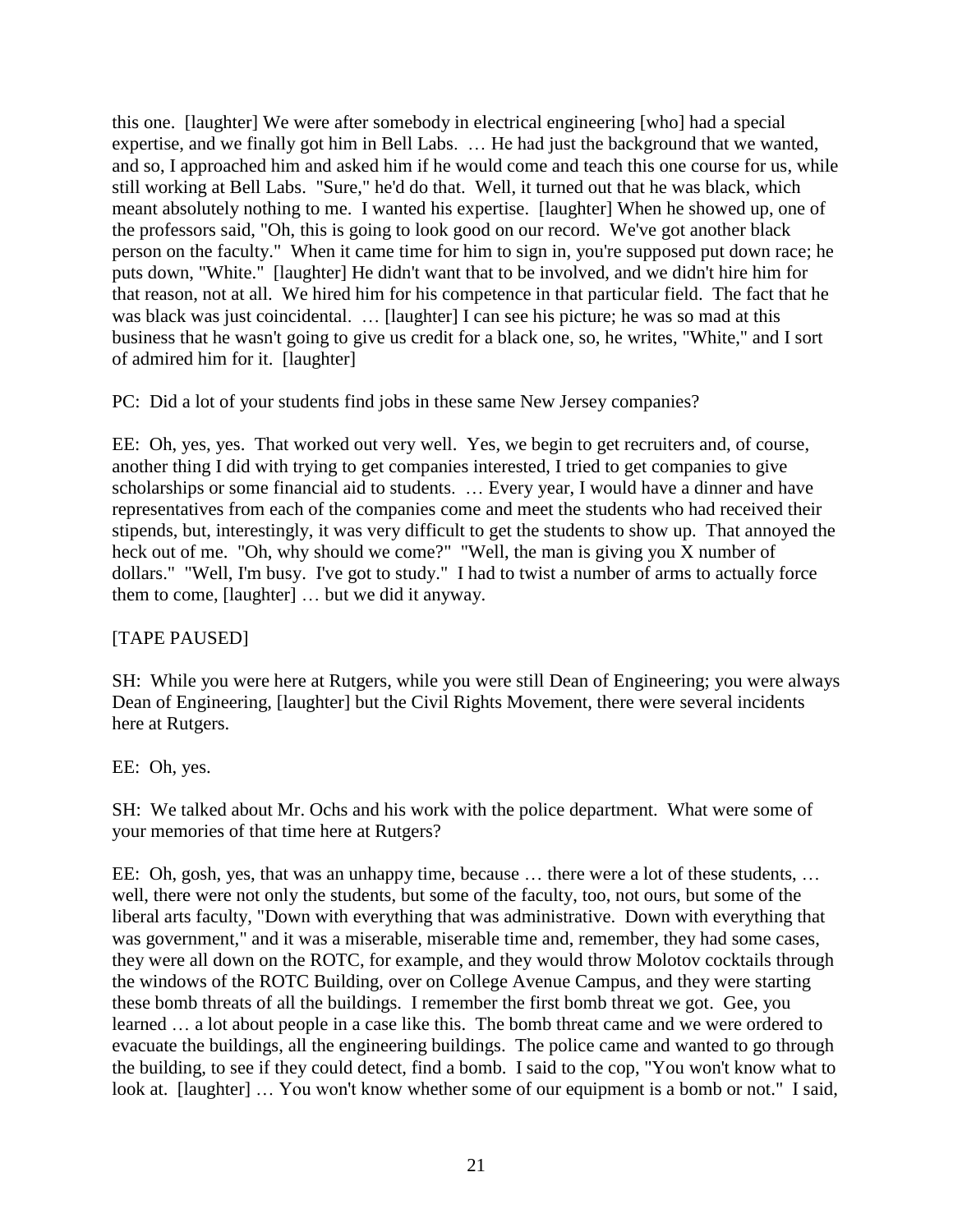"We'll escort you through. One of us will take one cop through each of the four buildings." I told them I'd take the B Building and one of the other ones took the C and the A, and we got to the D Building. [laughter] I looked at one of the younger professors there and I said to him, "How about you taking the policemen through the D Building?" "No, no, no, not me," [laughter] and I was so shocked. It was the youngest one of our group and he was terrified. … We went through the building and, as we were going through, … I kept saying to the cops, "Now, look, if I wanted to plant a bomb here;" we had the ceiling, with the panels. You can lift up the panels, hung ceilings. I said, "I'd just lift up one of those panels, slip my bomb under there and slip the panel back and you'd never see it." He said, "You want to go through the building and we take all the ceiling panels down?" [laughter] "No," and then, we had ashtrays there, standing ashtrays, about three feet high. … This is when you could smoke. You had a little pot of sand on the top. I said, "If I wanted to put a bomb in here, I'd take that pot of sand out and put the bomb down in that big container, put the sand on it." "Should we go through and empty all the ashtrays?" "No." This is the sort of thing we went through, and this happened over and over again. Finally, I got the whole student body together one time, as many as I could get in the auditorium, and we had quite a lengthy talk about responsibilities and being sensible. I told them, "From now on, if we get any bomb threats, I'm going to tell you. If you want to leave, you may leave; if you want to stay, you can stay," and that's the way we left it. … So, for the better part, the engineering students were peacefully involved in this thing. They didn't throw bombs through the ROTC Building, they didn't have bomb threats to our building, and so on, but the media really played it up. For instance, we had a graduation program for honorary degree candidates over on the Queens Campus. … We had about twelve thousand people over there, … out in the open, and Hubert Humphrey, [Vice-President of the United States from 1965 to 1969 and Democratic Presidential nominee in 1968], was to get an honorary degree, and this was in the middle of the Vietnam mess, with all this hullabaloo, and, as I was walking down through that area, there was a group of students out on College Avenue with big signs, big smiles on their faces. The signs read, "Down with the zip code." The Post Office had come up with the zip codes about that time. They were going around with the signs, "Down with the zip code." They're getting in the spirit of "down with everything." [laughter] … We had fun with them, but, then, we went into the ceremony. … Of course, this was covered by the media there, all the television programs' cameras were down there, and there were twelve thousand people scattered out. It was a big crowd and I got the privilege of putting the hood over Hubert Humphrey's head, because I was tall enough to reach over. [laughter] No, Humphrey was a short man, and, when we were doing that, I noticed there was a small group of people [who] got up, way in the back of the group, and walked out. On the television that night, I watched the program, what did they show? the handful of people who walked out in the back, never mind the rest of it, that Hubert Humphrey got an honorary degree. They played up the protestors. … In another example, they had two protests going on. ... Well, one was a protest, the other was a support. There was a group of kids, about forty of them, down at the College Avenue Gym, on the steps of the College Avenue Gym, protesting ROTC. They wanted to abolish ROTC at Rutgers, and there was another group, up on the College Avenue Campus, by the statue of William the Silent, [a statute of William I,

Prince of Orange, on Voorhees Mall, College Avenue Campus], there, and there were about two hundred of them there, in support of the ROTC. Well, my office was over there. … Well, it wasn't, but I went over anyway and I wanted to see what was going on. I stood in the back of this crowd of two hundred students here and watched them enthusiastically support ROTC.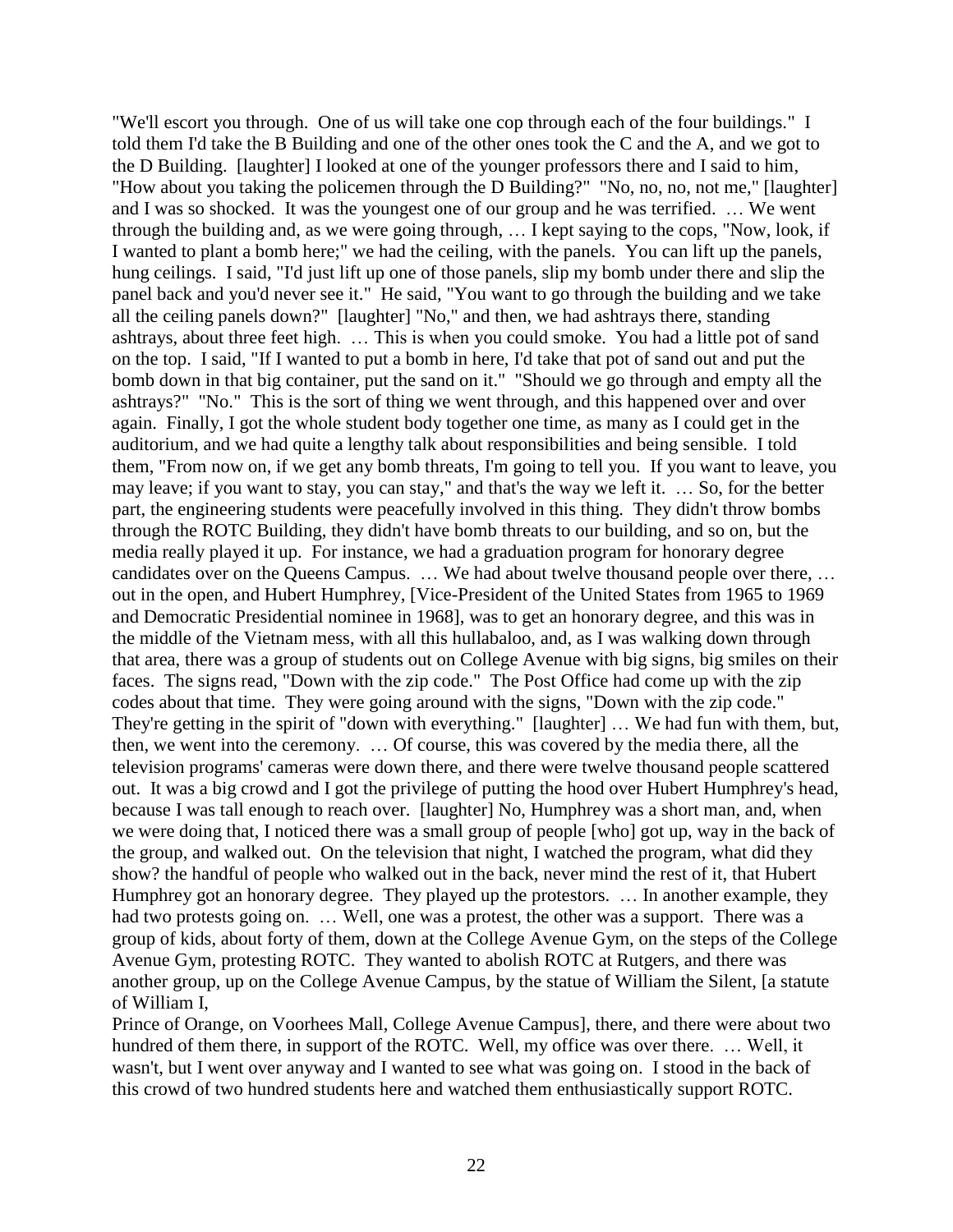Then, I come home to the television that night, to see what I could see; here, they had the forty kids in front of the College Avenue Gym, they had them up on the steps there, and you could see, the TV people were telling them, "All right, now, now, put up your fists and shout," and there they all did. [laughter] The media was distorting a lot of the activities going on at the campus. Well, you asked me what happened; I'm drifting again.

SH: No, these are the kinds of stories that I would like you to share, because it helps document and tell the other side, maybe, of the story.

EE: But it went completely overboard. Filth; the *Targum*, which is our student newspaper, as you know, kept getting filthier and filthier and filthier, dirty stories, dirty stories and dirty jokes, for no reason other than "down with the administration, down with everything," and I remember, they had one there, the editor of the paper had his picture taken with his pants down, sitting on the toilet. That was on there, and I could give you some other stories about sex, but that's the sort of thing that was going on. It was utterly incredible how the whole thing collapsed into moral decay.

PC: Do you sense that many of the students from engineering were involved in this or were they mostly the arts and sciences?

EE: Mostly the arts and sciences, yes. Why, I can't say that all the engineering students [did not participate]. We had some screwballs, too. [laughter]

PC: In general, how did the relationship between Engineering and Arts and Sciences go over the time you were here?

EE: Good.

PC: Did the number of students who were in these five-year programs increase?

EE: Yes, yes.

PC: Was there real contact between the two schools during the time you were here?

EE: I thought so, yes, yes. [laughter] To give you an example, this is a little disgusting, I don't know whether you want it, but, at any rate, I'll tell you a story. The Dean of Arts and Sciences called me over there one time, during all this mess. He said, "I want to show you something." He said, "This is a poem." He taught a class in which the students were to write poems and this fellow wrote a poem, entire page; it consisted of one word, repeated over, over, over, over, over and over again, and the word, "You," at the bottom. You can imagine what that one word was, and he says, "What do you think of this? Do you think this is a poem, this 'F-F-F-F-F-F-F You?'" I said, "No, it's not a poem to me." [laughter] I've written some poetry and I have been a poetry judge, but that's beside the point, … but he said, "I took it to one of my faculty members and [they] said, 'Yes, that's poetry.'" He said, "What am I going to do?" but I'm drifting again, but did we have good relations? Yes, we did have good relations, yes.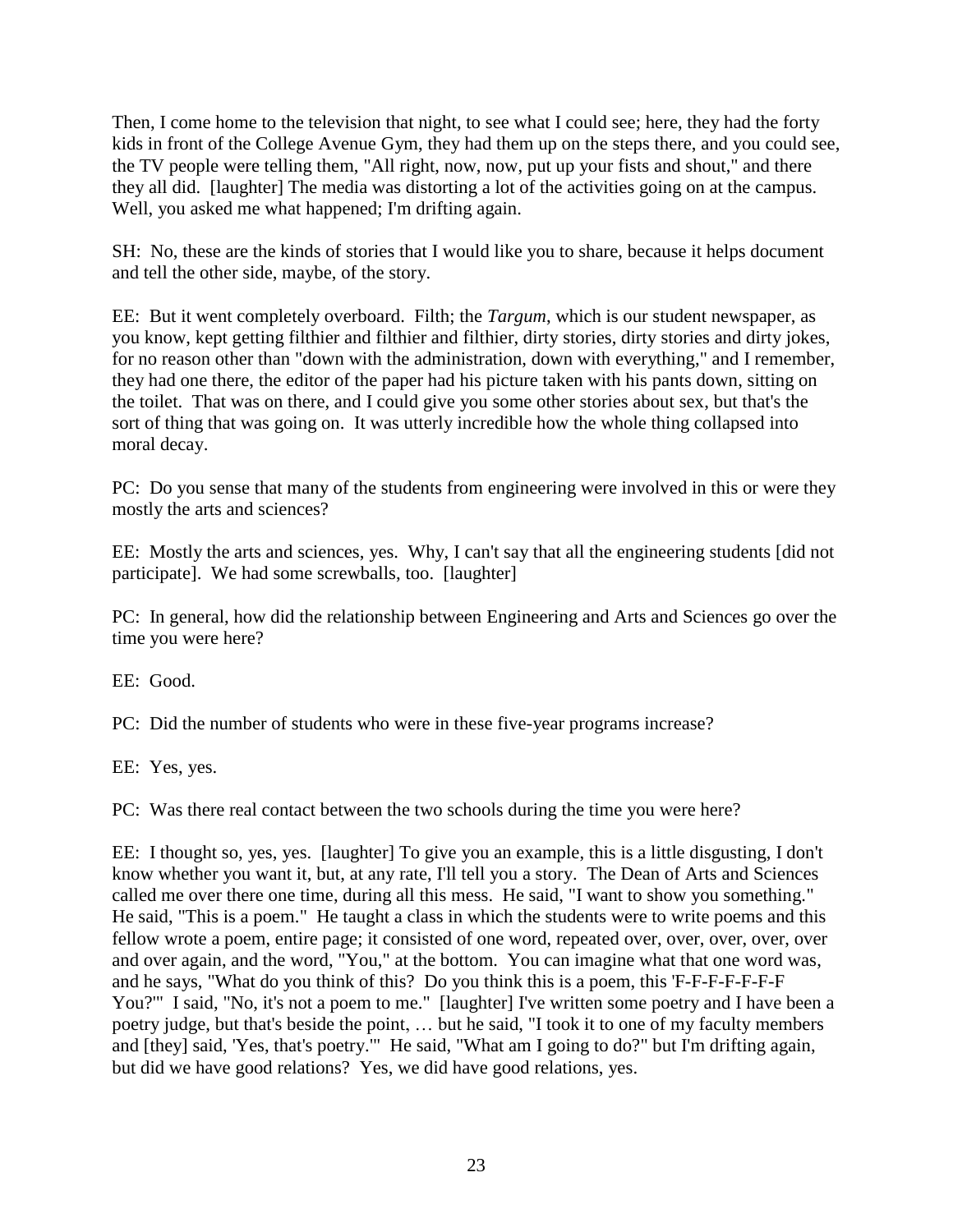SH: Were any of the professors in the Engineering School involved in the teach-in against the Vietnam War?

EE: I don't know. I don't know. We never got into a discussion of it.

PC: Yes, a lot of the people who were here when I came here, in History, were, Warren Susman and Lloyd Gardner.

EE: Oh, Gardner, yes. Oh, gosh, that Gardner was a character, so was Susman, in more ways than one. [laughter] I remember going into a doctor's office one time. This was years ago. … This is off the record. …

### [TAPE PAUSED]

SH: When the different colleges were added to Rutgers, like when Livingston College was developed, how was that handled and what were your views on that?

EE: … Well, yes, that's interesting. Livingston College was set up about the time when we were trying to get more, I hate to say this, black students, and there had to be a place which they could call their own, and so, they got a dean to start it off. [Ernest] Ernie Lynton, his name was, and I remember, in his office, in the Dean's Office at Livingston, he had a big picture of one of the black militants with his fist up. It was that sort of thing, to make them feel at home, and they were getting black students from all over. … On one occasion, … I told you, we had this … deans' group and a group of deans had to meet with a group of black students, I think most of them were from Livingston. … The chairman of our deans' council was the smallest man of the group, the Dean of Social Work at the time, and he was sitting in the front row and one of the black students, a great, big, husky guy, he came over right in front of this little guy, … the dean, and he said, "Now, we students know more than you professors. We students know more than you professors and we're going to tell you what to teach us," and this guy just sat there and he said nothing, but that's the sort of thing we had to contend with. … As soon as Livingston got started, thefts began all over the place. They stripped the plumbing out of the buildings, out of the dormitories, they stole the furniture out of the dormitories. … Poor Bob Ochs, … chairman of the police department, God, his cops would go over there, catch them in the act, and then, of course, there was a hullabaloo that the police are down on the black people, they're discriminating against the black people. … We had a lot of that, a lot of it, but I think that's calmed down a lot. But, that's the way it was in the beginning, let's put it that way, and then, they developed, … and this is something that rather distressed me, … when I went over to the College of Engineering, some years later, I saw a poster on the wall, "Society of Black Engineers," and there was another one, "Society of Hispanic Engineers," and I thought, "Why are we doing that? Engineering is engineering and not to care what color your skin is or what language you're speaking. It's engineering," but that's the way it got. Now, I don't know whether they still have it, those divisions, or not, but there was also a Society of Women Engineers. … [laughter] I could more or less appreciate that. I don't know why, but why we had to have that separation, when we were trying to get consolidation, I could not comprehend that. We wanted togetherness.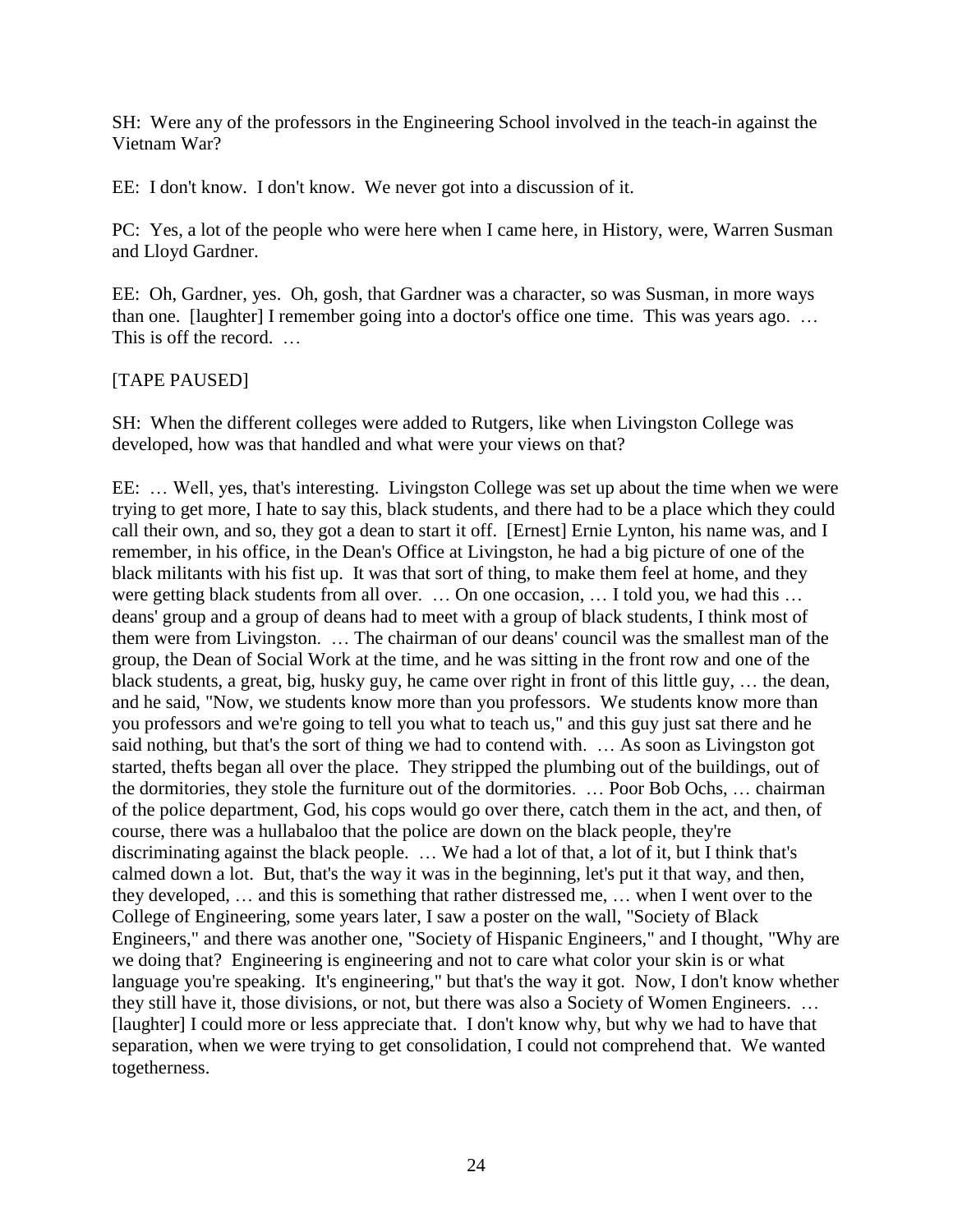SH: How active were you as dean of the college in making sure your engineering students found employment after graduation?

EE: Not too active. … We had an active placement department and, once in awhile, they would call me up, the placement people would call me up, or some fellow from industry would call, "What do you think of this student?" but, other than that, I left it to the placement people. That was their full-time job. They did a good job.

SH: Were there internships that you were involved in setting up for your students with these different companies?

EE: Yes, yes. We had some of those.

PC: In terms of your faculty, did you play a major role, not only in the recruitment, but in the promotion of faculty? Was that part of your job as the dean?

EE: Oh, yes, yes, definitely, yes, and that got out of hand, because we got a faculty union, and, as soon as the union came in, then, we had to have committees. We had to have a committee on promotions and a committee on this and a committee on that, and then, we got, in [some] cases, there was more politicking to get a higher position in the union by offering that, "If you give me such-and-such a position in the union, I'll do this for you and I'll do this for you." That was just about the time when I was retiring, that sort of thing started, but, prior to that, yes, I had a lot to do with the promotions.

PC: Can you tell me, for a young, untenured professor, how was that decision made before the union was involved, when you first came here?

EE: … It started, of course, in the department, the department, which would suggest or nominate this person for a promotion, and then, … there was always a university-wide or college-wide; down here in New Brunswick, not Newark, … just in the New Brunswick colleges, a collegewide, university-wide, committee on promotions, which reviewed every one, no matter which college it was from, reviewed every one of those, and then, it would come to me and I would have to approve it or not, for the College of Engineering, but it went through a general committee of diverse people.

PC: Did most of your young professors get promoted? Was it the norm at Rutgers that people who got hired usually got promoted in Engineering or was there a high turnover rate?

EE: I don't know how to answer that question, but I do know of some of the top jobs where I had a real to-do with that university-wide committee. … I had one professor, who stayed long beyond after I retired, incidentally, who was up for promotion and I had strongly recommended this promotion, so had the department. He really was building his department, and not only in this country, but in South America as well. I don't want to mention names here, but he did not have a great many publications, but he had a good deal of engineering experience, not only in this country, but, as I said, abroad as well, and was doing a superb job of teaching. … I strongly supported his promotion to full professor and I had a devil of a time with that committee,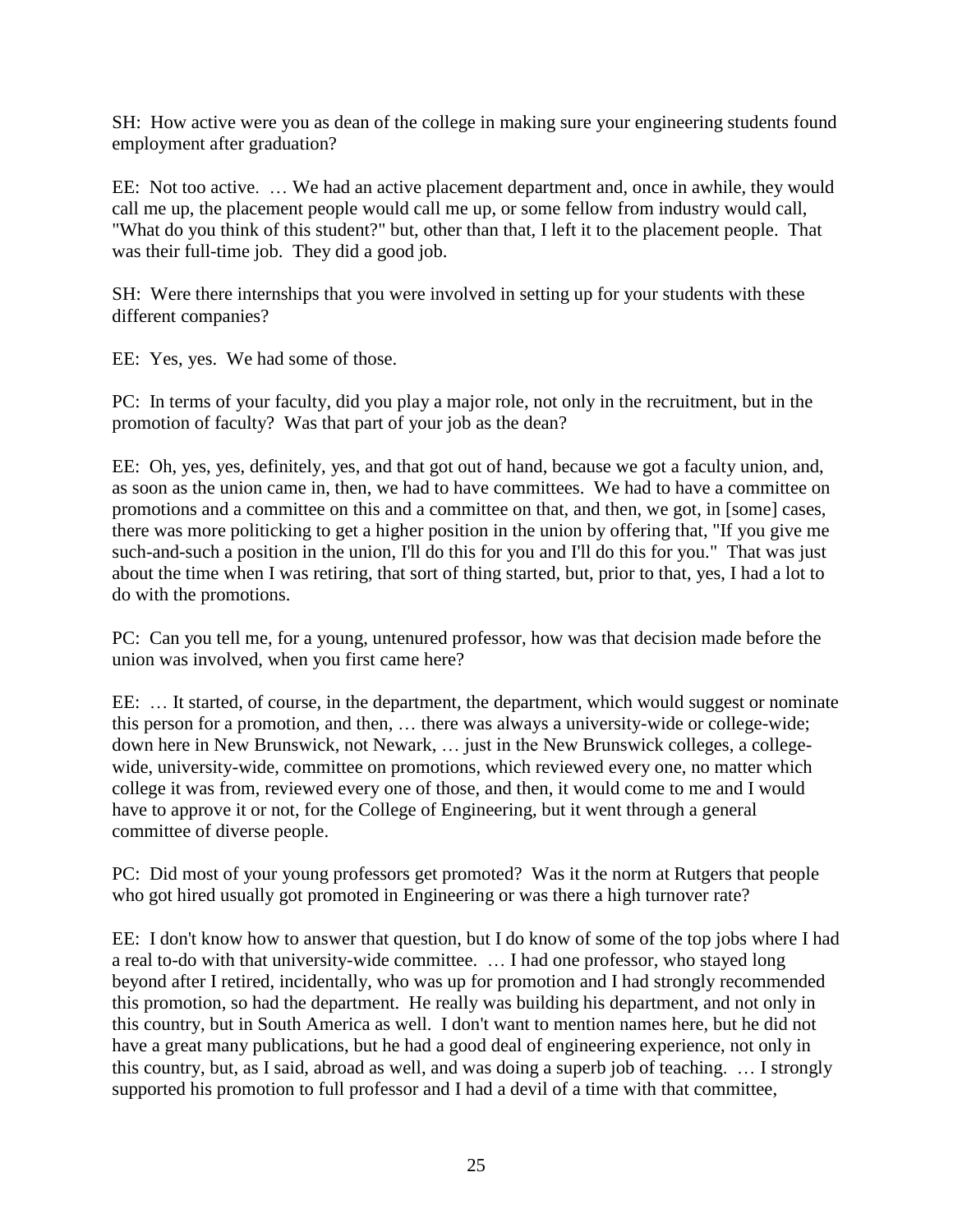because they just added up the number of papers, said, "He doesn't have enough papers." Now, I don't think half the members of that committee were qualified to judge the quality of the papers, … they were in engineering, not in their field. But, that's what we had to contend with, but I'm drifting again, but I gave you one example where I had a run-in with that committee, but, generally, we got along quite well.

SH: What year did you move out of Murray and consolidate over on the Busch Campus?

EE: 1963, and we dedicated the buildings in 1964 and had a wonderful occasion, wonderful dedication ceremony, yes. … They started building it in 1961, took two years to build it, and we moved in in '63. That was a very interesting move.

## SH: How so?

EE: … Well, to move all of that equipment and all of the books and everything. Of course, we got all new furniture when we moved, … office furniture, because the stuff we had was dilapidated trash, but, otherwise, we had a lot of equipment to move and all the professors' books. …

# [TAPE PAUSED]

EE: We're recording now. We had one fellow on our faculty, he'd been a colonel in the Army in charge of logistics, of moving stuff. I put him in charge of the logistics of moving [laughter] and he got a hold of a lot of Army-surplus crates, boxes, ammunition boxes, to put the books in, and all the other stuff we had to move, and he coordinated that whole move and got it moved over there, in pretty good order. … I told you, we had the dedication ceremony. We had the Governor of the State, came up, Governor Hughes spoke, and we had the President of Pennsylvania State University, came and talked. He was one of my classmates at Harvard. We studied for our doctorate together. … I'll give you one example of dedication. I had a secretary whose name was (Ann Wallace?), marvelous woman. She had been my predecessor's secretary. I inherited her when she was just young and she lived that college and, when we had the dedication, we had these big buildings, all the people sitting out in the front, on the lawn, and my secretary looked around and she saw some of the window shades were not pulled down evenly. She went through that whole set of buildings and made sure that every window shade was pulled down. [laughter] That's the kind of dedication we had for Rutgers. It sort of grew on us. [laughter]

SH: It sounds like a wonderful core group that you had working with you.

EE: It was.

SH: I am going to suggest that we part now and agree to schedule a follow-up interview at a later time.

EE: Okay, if you'd like.